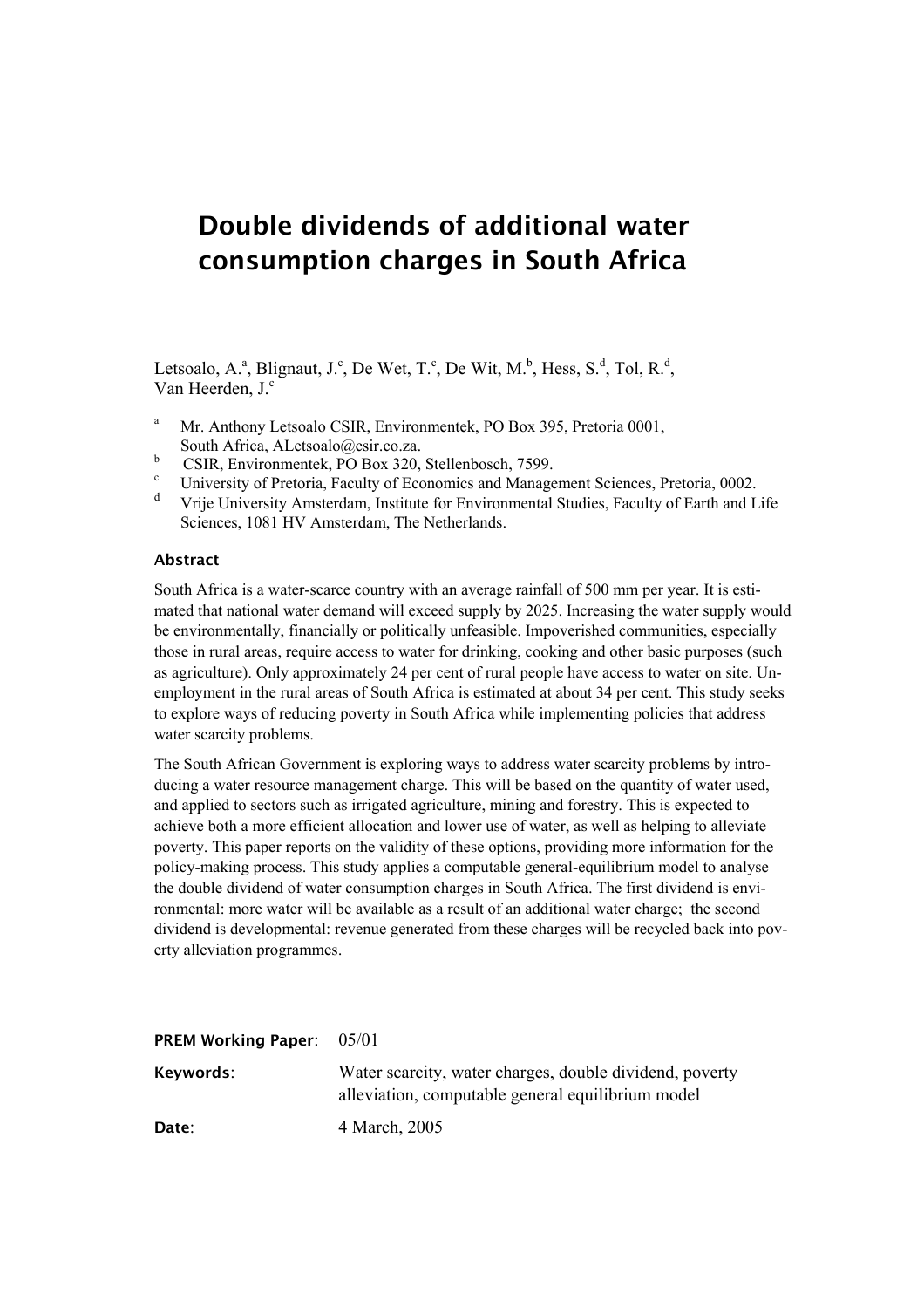# **Table of Content**

| 1. Introduction                                       |                 |
|-------------------------------------------------------|-----------------|
| 2. Water scarcity and poverty in South Africa         |                 |
| 3. Double dividend                                    | 5               |
| 3.1 Multiple production factors                       | 5               |
| 3.2 Non-competitive markets: involuntary unemployment | 6               |
| 3.3 Distributional effects                            | $7\phantom{.0}$ |
| 4. Model and data                                     | $7\phantom{.0}$ |
| 4.1 Model                                             | 8               |
| 4.2 Water scenarios                                   | 9               |
| 4.3 Simulation results                                | 9               |
| 5. Discussion of results                              | 12              |
| 6. Conclusions                                        | 16              |
| References                                            | 16              |

## **Acknowledgements**

The authors would like to acknowledge funding from the Poverty Reduction and Environmental Management Project administered by the Institute for Environmental Studies (IVM) at Vrije University, The Netherlands.

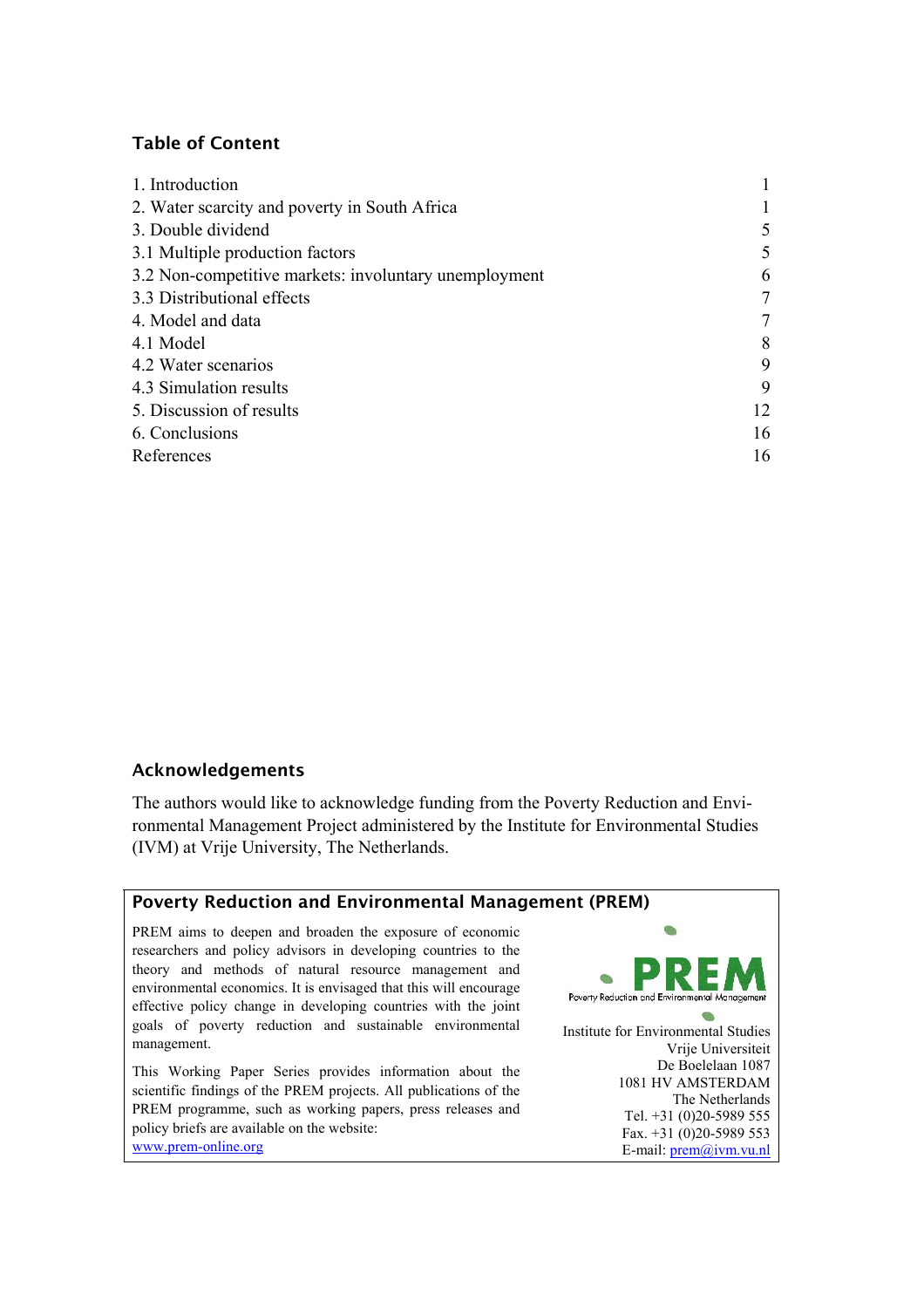$\overline{a}$ 

# <span id="page-2-0"></span>**1. Introduction**

This paper<sup>1</sup> analyses a proposal by the South African Government to reduce water consumption by introducing a water resource management charge<sup>2</sup>. The Water Resource Management Charges are implemented to recover the cost of water resource management in each water management area (WMA) in South Africa. It differs from Pigouvian tax, which is a tax on an external cost, such as pollution, designed to use market forces to achieve an efficient allocation of resources. Pigouvian tax attempts to reach optimal welfare; charge is a mark-up cost and has little relation to reaching optimal welfare. The costs of these additional water charges to the South African economy are estimated with a particular emphasis on poverty reduction. The benefits of recycling the water charges revenue into schemes to raise the income of the poor are also evaluated<sup>[3](#page-2-3)</sup>.

The literature on the use and availability of water, socio-economic indicators and water policies in South Africa is reviewed in Section 2. Section 3 focuses on the concept of a double dividend and its application to environmental taxation. The model and data used in this paper, including the simulation results, are presented in Section 4 and discussed in Section 5. Section 6 concludes the paper.

#### **2. Water scarcity and poverty in South Africa**

South Africa is classified as a semi-arid country. Precipitation has fluctuated over the years (see Figure 1) with an average of 500  $m<sup>3</sup>$  per annum, well below the world average of about 860 mm per year (DWAF 2002). The total flow of all the rivers in the country amounts to approximately  $49,200$  million  $m<sup>3</sup>$  per year. The National Water Resource Strategy estimates total water requirements for the year 2000 at 13,280 million  $m^3$ , excluding environmental requirements. In addition, South Africa is poorly endowed with groundwater because most of the country lies on hard rock formations that do not contain any major groundwater aquifers (DWAF 2002).

<span id="page-2-1"></span><sup>1</sup> Paper presented at 2<sup>nd</sup> International Conference on Environmental Concerns: Innovative Technologies and Management Options, October 12-15, Xiamen, China.

<span id="page-2-2"></span> $\mathfrak{Z}$  This is not pigouvian tax, but a proposal by the Government to reduce water consumption, see Pigou (1920).

<span id="page-2-3"></span><sup>3</sup> The recycling of revenue options are designed to alleviate poverty and not to address inequality.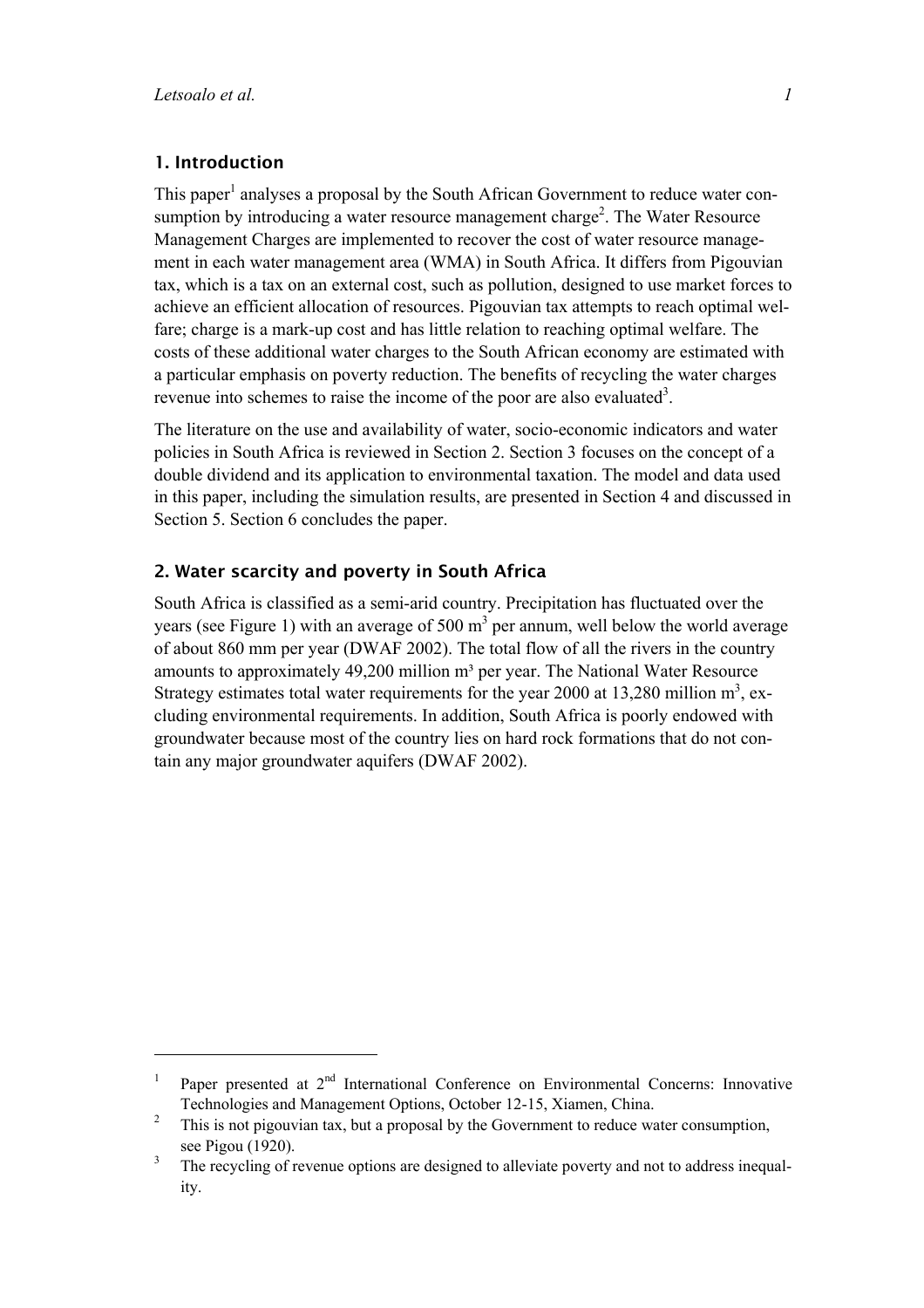

*Figure 1 Precipitation in South Africa (1922-1999).*

Source: CSIR (2001).

Figure 2 describes water requirements by sector in South Africa. The agricultural sector is the largest consumer of water, at 59 per cent. It is primarily large-scale farmers that use 95 per cent of irrigation water; small-scale farmers use the remainder (Schreiner and van Koppen 2002). Afforestation requires 4 per cent of the total water requirements and rural and urban populations require 4 per cent and 25 per cent, respectively. Mining and bulk industrial purposes, and power generation use 6 per cent and 2 per cent, respectively.



*Figure 2 Water requirements by sector in South Africa: 2000.*  Source: DWAF (2002)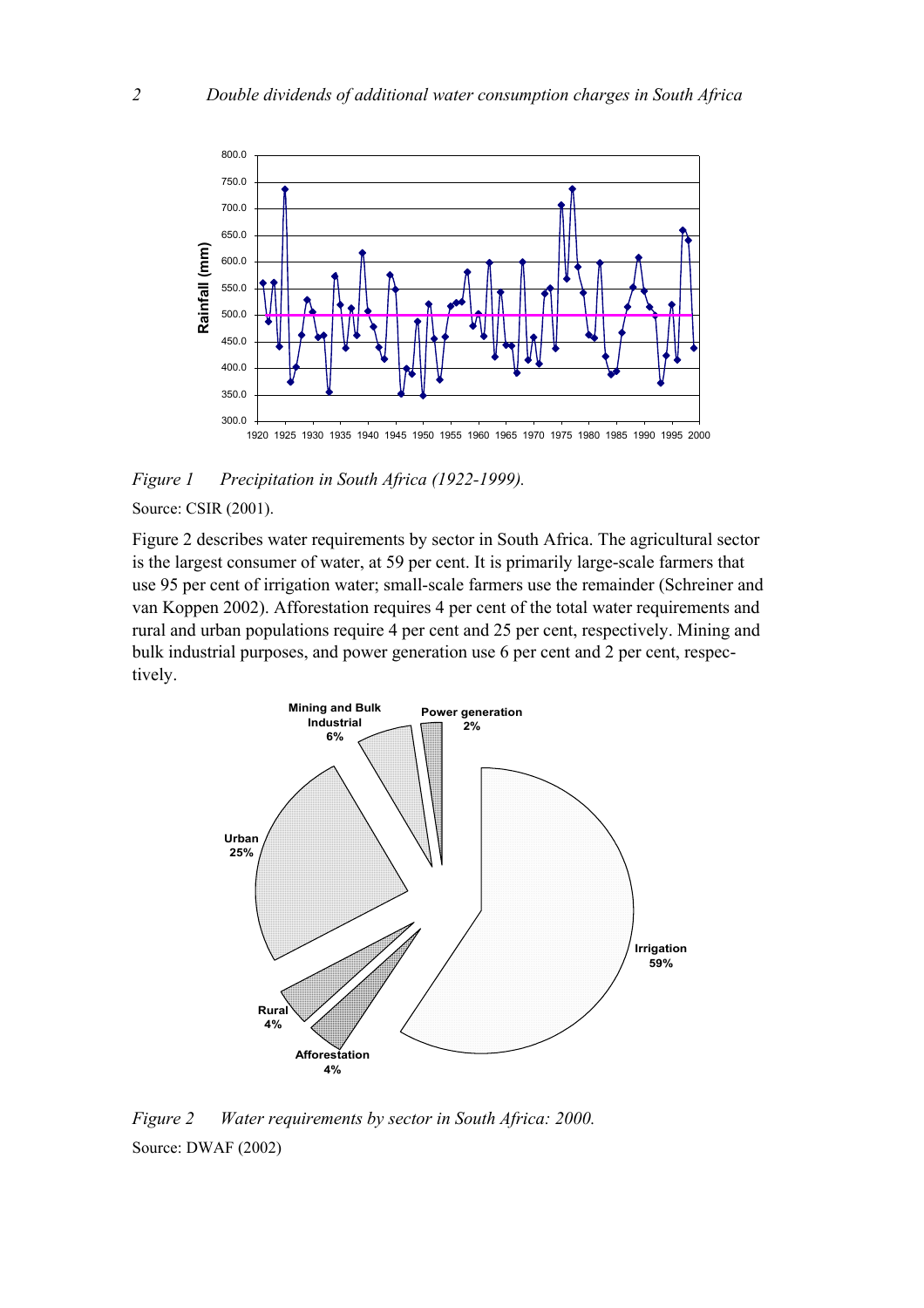Nevertheless, water resources are essential to transform society, with the goal of greater social and environmental justice and poverty eradication (Schreiner and van Koppen 2002). Rural people require water for drinking, washing, cooking and for productive purposes such as farming, livestock, forestry, fisheries and small-scale industries that deal with income poverty. Almost 50 per cent of the population is 'income-poor', spending less than R353 per adult equivalent per month. About 70 per cent of these poor people live in rural areas (Schreiner and van Koppen 2002).

Table 1 highlights a number of selected socio-economic indicators in South Africa in 2001. About 23 per cent and 32 per cent of the rural population depend on remittances and pensions, and grants, respectively. In addition, only approximately 24 per cent of rural people have access to piped water on site and only 15 per cent have access to sanitation. The additional charge on water used by economic sectors might lead to both a more effective allocation and a lower use of water resources, and possibly a positive impact on poverty alleviation*.* This would translate into more water being available for drinking, washing and productive activities, which might increase the income of the poor and reduce the number of people affected by poverty. However, this study only addresses poverty reduction options and not necessarily inequality.

|                                                          | National | Rural |
|----------------------------------------------------------|----------|-------|
| Unemployment rate $(\%)$ :                               |          |       |
| - Official (restricted) definition                       | 26.4     | 33.9  |
| - Unofficial (expanded) definition                       | 37.0     | 52.2  |
| Portion of household $(\%)$ :                            |          |       |
| - With piped water in the dwelling or on site            | 65.7     | 24.3  |
| - Using mainly wood for cooking                          | 19.6     | 53.8  |
| - Using mainly electricity for cooking                   | 52.5     | 18.3  |
| - Using mainly paraffin for cooking                      | 21.1     | 19.2  |
| - With access to hygienic sanitation                     | 62.2     | 18.0  |
| - Where refuse / rubbish is removed by a local authority | 54.8     | 15.5  |
| - With access to telephone                               | 33.7     | 22.3  |
| - Within 14 minutes of nearest clinic                    | 36.3     | 20.8  |
| - Within 14 minutes of nearest primary school            | 54.3     | 41.7  |
| - Within 14 minutes of nearest food market               | 50.9     | 40.1  |
| - Dependent on remittances                               | 13.8     | 23.5  |
| - Dependent on pensions and grants                       | 17.8     | 32.2  |
| - With a radio                                           | 79.1     | 72.2  |
| - With a TV                                              | 56.4     | 35.0  |

#### *Table 1 Selected socio-economic indicators: 2001.*

Source: Statistics South Africa (2002).

The above discussion demonstrates the scarcity of water in South Africa, as well as the prevalence of poverty. The next question regards how water resources are managed. To that effect, a consensus was reached at the Dublin Conference on Water and the Environment that water should be regarded as an economic good (Briscoe 1996, Savenije and van der Zaag 2001, Perry *et al*. 1997). There are two schools of thought on the interpretation of water having an economic value (Savenije and van der Zaag 2001, Perry *et al*. 1997). The first school maintains that water should be priced at its economic value (as with other private goods, subject to allocation through competitive market pricing). In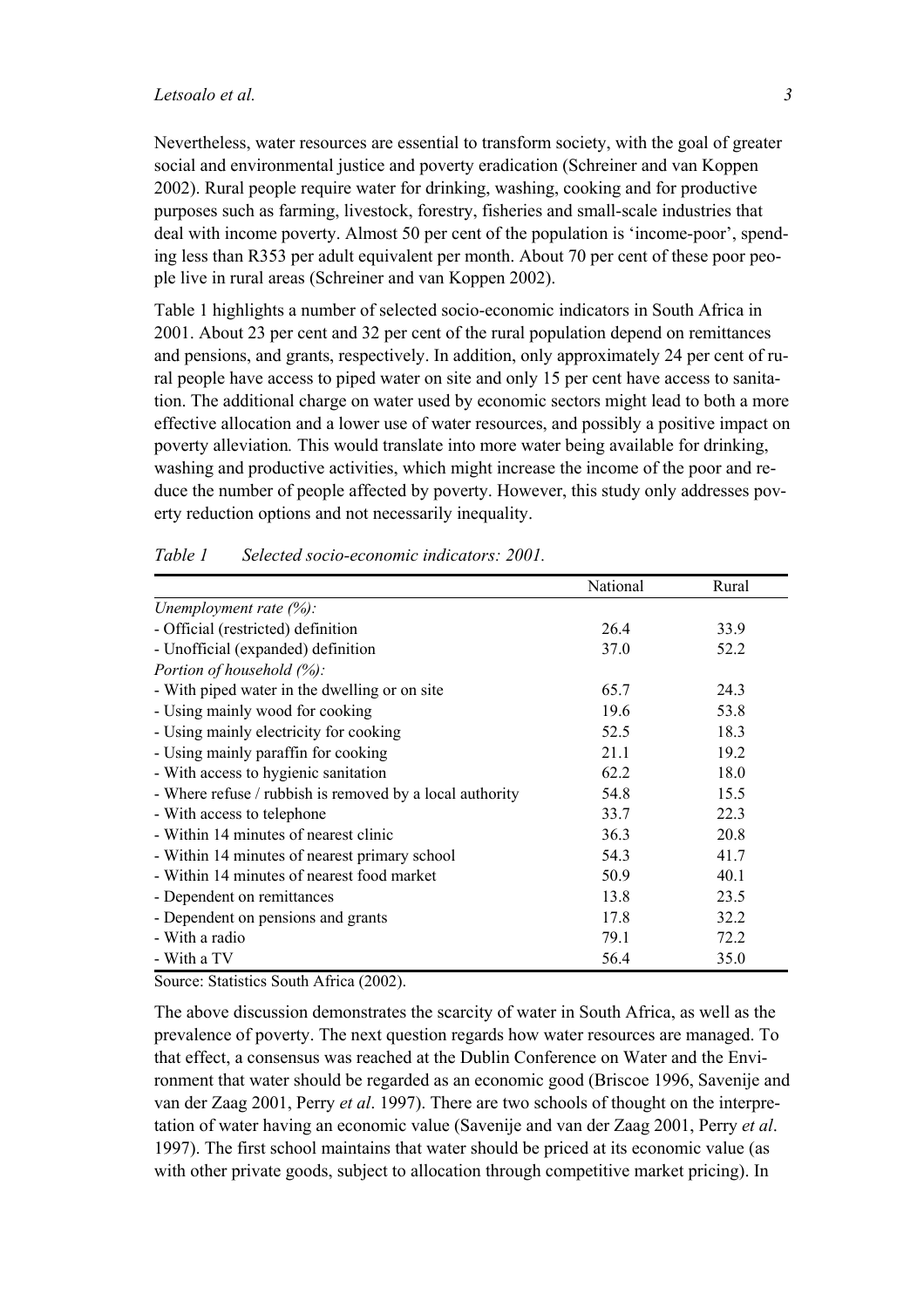other words, water should be allocated to its best uses. The second school maintains that water as an economic good should be exempt from competitive market pricing and treated as a basic human need, which does not necessarily involve financial transactions. This paper adopts the position that water should be priced at its economic value, while still ensuring that poor people have access to water resources. The value of water can be defined as 'the maximum amount water users are willing to pay for the use of this resource, such that marginal cost and marginal benefit are equal' (Briscoe 1996 and Perry *et al*, 2001).

In South Africa, according to the National Water Act (Act No 36 of 1998), the Government is regarded as the public trustee of the nation's water resources and "must ensure that water is protected, used, developed, conserved, managed and controlled in a sustainable and equitable manner, for the benefit of all persons" (MacKay 2003). Under previous legislation in South Africa, the pricing of water did not generally take into account i) the real cost of managing water, ii) the cost of water supply and iii) the scarcity value of water (MacKay 2003:64). The capital costs of government water schemes supplying mainly agricultural water users (and some urban bulk water suppliers and industrial users) were financed by the Government. In addition, operation and maintenance costs were often not fully recovered from these water users (MacKay 2003:64-65).

The principle behind current water pricing policies in South Africa is that payment for water should be at a level that reflects its scarcity, except for water required to meet basic human needs. Currently 25 litres of water per day per person is assumed to meet these needs. The current pricing policy is structured into three tiers (CSIR 2001):

- First tier: raw water tariffs administered by DWAF for the sale of water to the Water Boards;
- Second tier: Water Boards set the wholesale price of water to bulk water users like municipalities and industries (such as Eskom, Sasol);
- Third tier: municipalities determine the price of water for end-users like households and industries.

A rise in raw water tariffs will automatically lead to an increase in price within the second and third tiers. According to the Water Act, all water users should be registered and pay for water. Water use is classified into three kinds: 1) *schedule 1 authorisation*, which grants lawful access for reasonable domestic use, small gardening and livestock watering without paying water tariffs or charges; 2) *general authorisation,* under which water use is authorised for a group of water users, as long as certain minimum requirements are met; and 3) *water use licence,* under which individual water users apply to DWAF for a licence to use water. In this case, water should preferably be allocated to those users generating the highest social, economic or environmental value and promote equity.

Water pricing can be based on a number of strategies that include full supply cost, full economic cost and full cost of water (Figure 3). The South African Government is introducing a water resource management charge to recover some of the costs for water management and to reflect water scarcity in the country. This means that the Government is moving towards the 'full economic costs of water' pricing strategy by taking into account the supply cost and opportunity cost of water.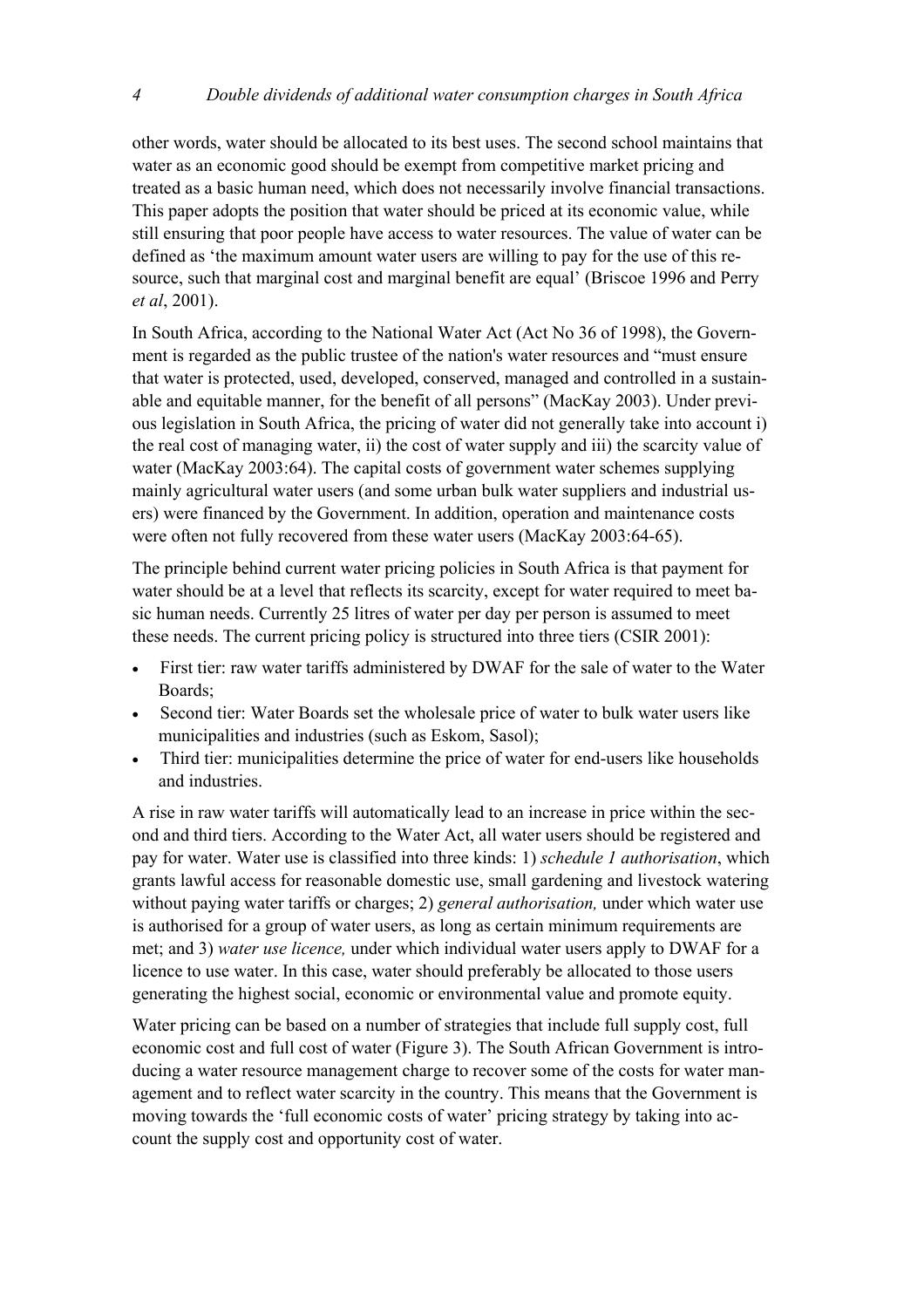<span id="page-6-0"></span>

*Figure 3: Underlying principles for the cost and value of water.*  Source: King (2004), adapted from Rogers, de Silva and Bhatia (2001).

# **3. Double dividend**

According to the double dividend theory, the revenues of environmental taxes can be used to lower other (distortionary) taxes, and therefore lower the (economic) cost of the environmental tax. The positive effects of lowering other taxes could even outweigh the negative effects of a rise in environmental taxes. This produces a so-called 'double dividend': both the environment (first dividend) and the economy (second dividend) will be in better shape than before the environmental tax reform. This would, of course, be welcomed by policy-makers who want to use environmental taxes to curb pollution, but find it hard to sell a drop in GDP or employment. It also explains why the double dividend theory has become a popular research theme.

In the early phases of the double dividend theory bold statements were made about the general validity or invalidity of the theory. These statements were based either on partial models of the economy or simple one-factor GE models that assumed competitive markets (see e.g. Pearce (1991) and Bovenberg and De Mooij (1994)). Subsequent analysis focused on multiple production factor models and allowed for a distorted labour market. This analysis led to more nuanced statements about the possibility of a double dividend and will be discussed in the next two sections.

#### 3.1 Multiple production factors

Proponents of the one-factor models claim it is impossible to attain a double dividend because the environmental tax would be more distortionary (in a purely economic sense) than the factor tax it tries to address (Bovenberg and de Mooij, 1994; Goulder et al., 1997). Adding another production factor (usually capital; one-factor models typically use just labour) to the modelled economy introduces the possibility of inefficiencies in the tax system. From a tax-efficiency point of view, taxes on the two production factors should have the same marginal efficiency costs or marginal excess burden (MEB), that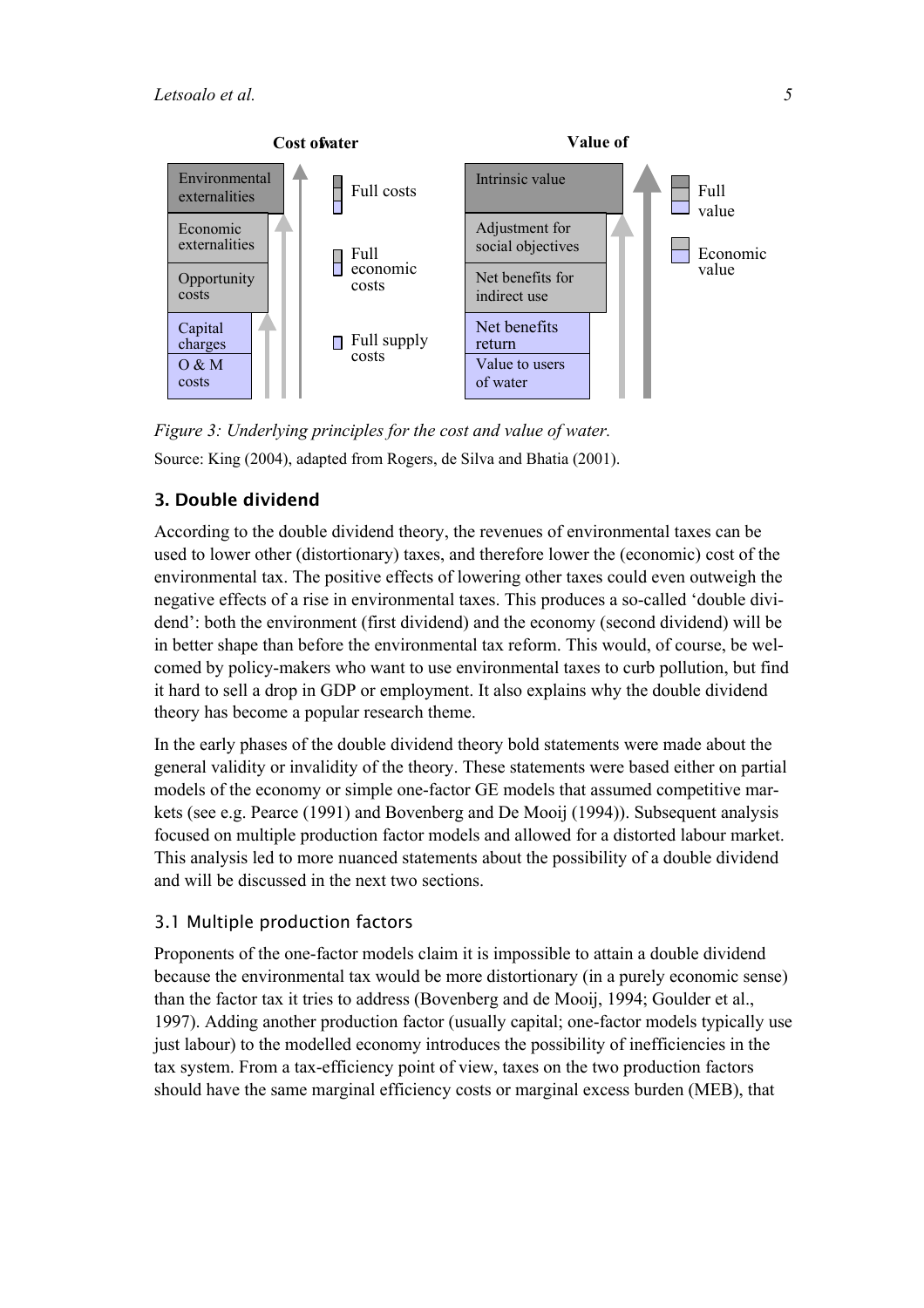<span id="page-7-0"></span>is, the loss of overall production efficiency due to taxation<sup>4</sup>. If the MEBs are not equal, reducing this difference diminishes the distortions in the economy caused by taxation.

In the double dividend literature this inefficiency is "used" to create possible economic gains from the introduction of an environmental tax. This happens if the environmental tax shifts the tax burden from the over-taxed factor (with the higher MEB) to the undertaxed factor (with the lower MEB). As stated by Goulder (1994), the gain is larger if (i) the difference in MEBs is larger; (ii) the burden of the environmental tax falls mainly on the under-taxed factor; and (iii) the recycling of revenues mainly reduces the burden of the over-taxed factor.

Substitution elasticities between labour, capital and energy (the polluting input) are also important. When fixed, capital should be a poor substitute for energy, while labour should be a good substitute for energy. With an elastic capital supply, the reverse is true (De Mooij and Bovenberg, 1998).

This efficiency gain has to be large enough to overcome the negative effects inherent in an environmental tax (its narrowness, and the extra distortionary costs that arise from taxing inputs or goods instead of taxing production factors directly)<sup>5</sup>.

The effects of tax shifting have also been studied with empirical GE models. Goulder (1995), Bovenberg and Goulder (1997) and Jorgenson and Wilcoxen (1993) all studied the results of a revenue neutral environmental tax reform for the United States with an intertemporal numerical GE analysis. Goulder (1995), and Bovenberg and Goulder (1997) failed to find a double dividend. In all their scenarios the environmental tax was more distortionary than the taxes it replaces and the economic costs of the tax reform are therefore always positive. The main reason for this is the relative narrowness of the environmental tax. Jorgenson and Wilcoxen (1993) did find a double dividend under certain conditions. Irrespective of the end result, the costs or benefits of the tax reform varied with the scenario chosen, and they changed in line with Goulders' (1994) expectations: the lower the costs, the larger the difference in MEB, and the more the tax burden was shifted from the over-taxed to the under-taxed factor.

#### 3.2 Non-competitive markets: involuntary unemployment

The second main improvement in double dividend analysis was the inclusion of involuntary unemployment. In the literature, involuntary unemployment has been incorporated in the GE analysis in several different ways, but usually some model of wage-bargaining

<span id="page-7-1"></span><sup>4</sup> The MEB of a labour tax depends on its level and on the (compensated) wage elasticity of labour supply: the larger this elasticity, the greater the distortion. For a capital tax in a closed economy it is again the level and the intertemporal elasticity of substitution in consumption: the larger the elasticity, the larger the distortion along the intertemporal dimension (the margin of choice between consuming today and consuming in future).

<span id="page-7-2"></span><sup>5</sup> The broader the tax base the lower the distortion. Environmental taxes, however, are relatively narrow by nature and on purpose because they are meant to change specific behaviour (Goulder, 1994). In the theoretical tax literature, taxes on intermediate inputs generally have larger welfare costs than do equal-revenue taxes on primary factors because they distort both the intermediate input choice and factor markets, instead of just distorting factor markets (Goulder, 1995: 288).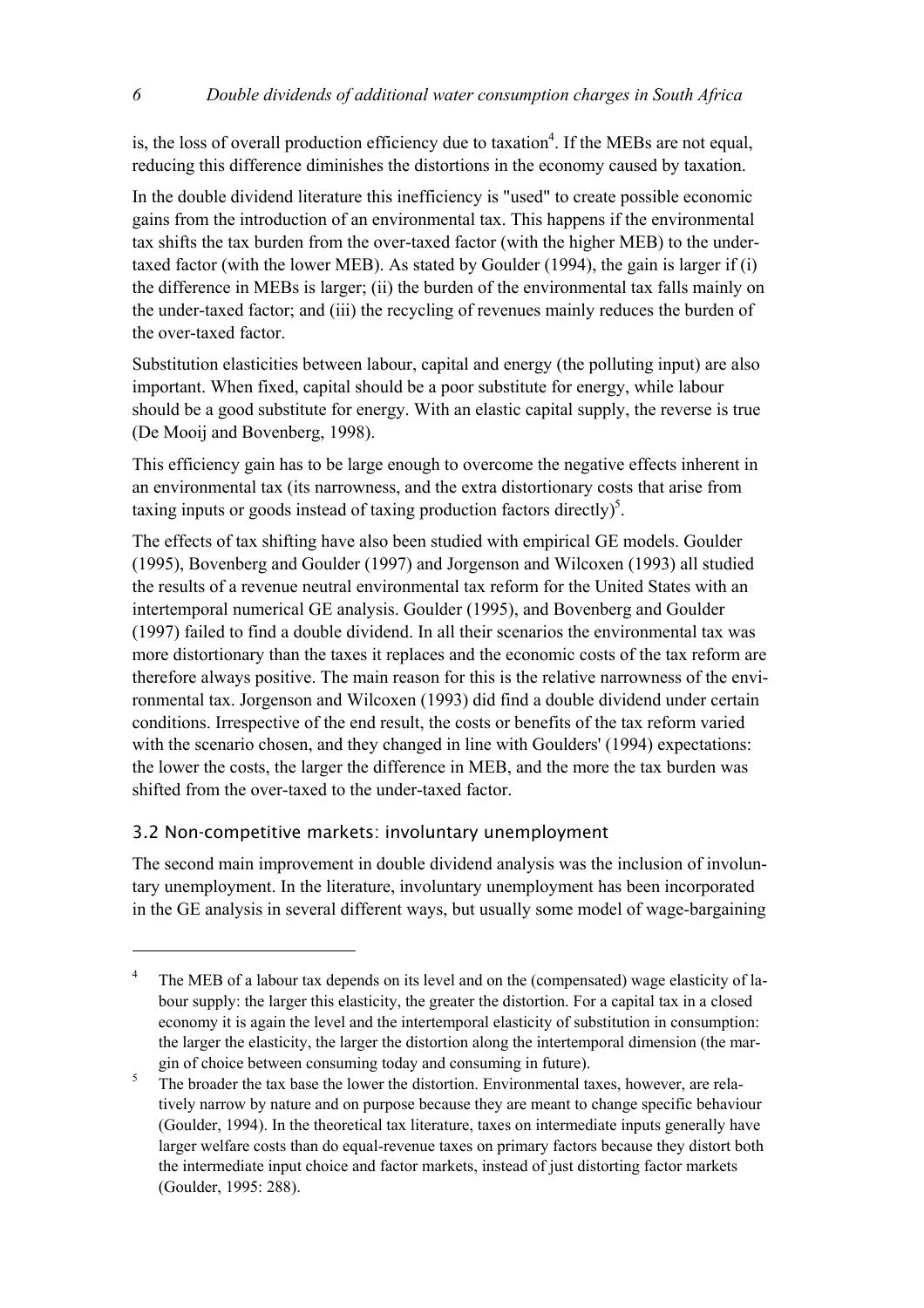<span id="page-8-0"></span>between firms and workers is used. Bovenberg and van der Ploeg (1998), for instance, use a search model of the labour market with individual worker-firm bargaining. In another paper, Strand (1998) assumes a monopoly union that unilaterally determines the wage, after which a fixed number of firms determine employment. In Koskela, Schöb and Sinn (1998) a monopolistic firm determines employment, this time after bargaining over wages with a small trade union.

In these papers, the double dividend depends on the effect the green tax reform has on the bargaining positions of firms and workers. For employment (not necessarily welfare) to increase, producer wages have to decrease. This happens if workers' bargaining position deteriorates or that of the firm(s) improve. This is the case if workers' outside option (e.g. income under unemployment or in the informal sector) worsens or if the firm's labour demand becomes more elastic with respect to wages. Another way to reduce wages is to shift the tax burden to the unemployed, as in the paper by Bovenberg and van der Ploeg (1998).

#### 3.3 Distributional effects

Besides raising revenue, the most important function of taxation, is the (re)distribution of income between members of society. This distribution is also the main reason why tax systems deviate from optimality (in the absence of externalities it would be optimal to have a lump sum tax). Unfortunately, the way an environmental tax reform affects distribution has not been studied in much detail in the double dividend literature. The scarce information we do have points to a small negative distributional effect, but this, of course, depends on the specific form of the tax return (see for example Ekins and Barker  $(2001)$  and Bach *et al.*  $(2002))^6$ .

Shifting the tax burden to the unemployed or those working in the informal sector, (as is done by Bovenberg and van der Ploeg (1998)) in order to increase employment will obviously have negative income effects on the lowest income groups.

In conclusion, a double dividend seems possible but is by no means certain or automatic. Existing taxes and distortions in the labour market, together with the specific form of the tax reform, will determine the ultimate outcome.

# **4. Model and data**

The model used here is similar to the general equilibrium ORANI-G-model of the Australian economy (Harrison and Pearson 1996). It is a static model with an overall Leontief production structure, and CES sub-structures for (i) the choice between labour, capital and land, (ii) the choice between the different labour types in the model, and (iii) the choice between imported and domestic inputs into the production process. Household demand is modelled as a linear expenditure system that differentiates between necessities and luxury goods, while households' choice between imported and domestic goods is modelled using the CES structure.

<span id="page-8-1"></span><sup>6</sup> However, this would again diminish the increased efficiency of the tax system and could, depending on the measures taken, prevent a double dividend.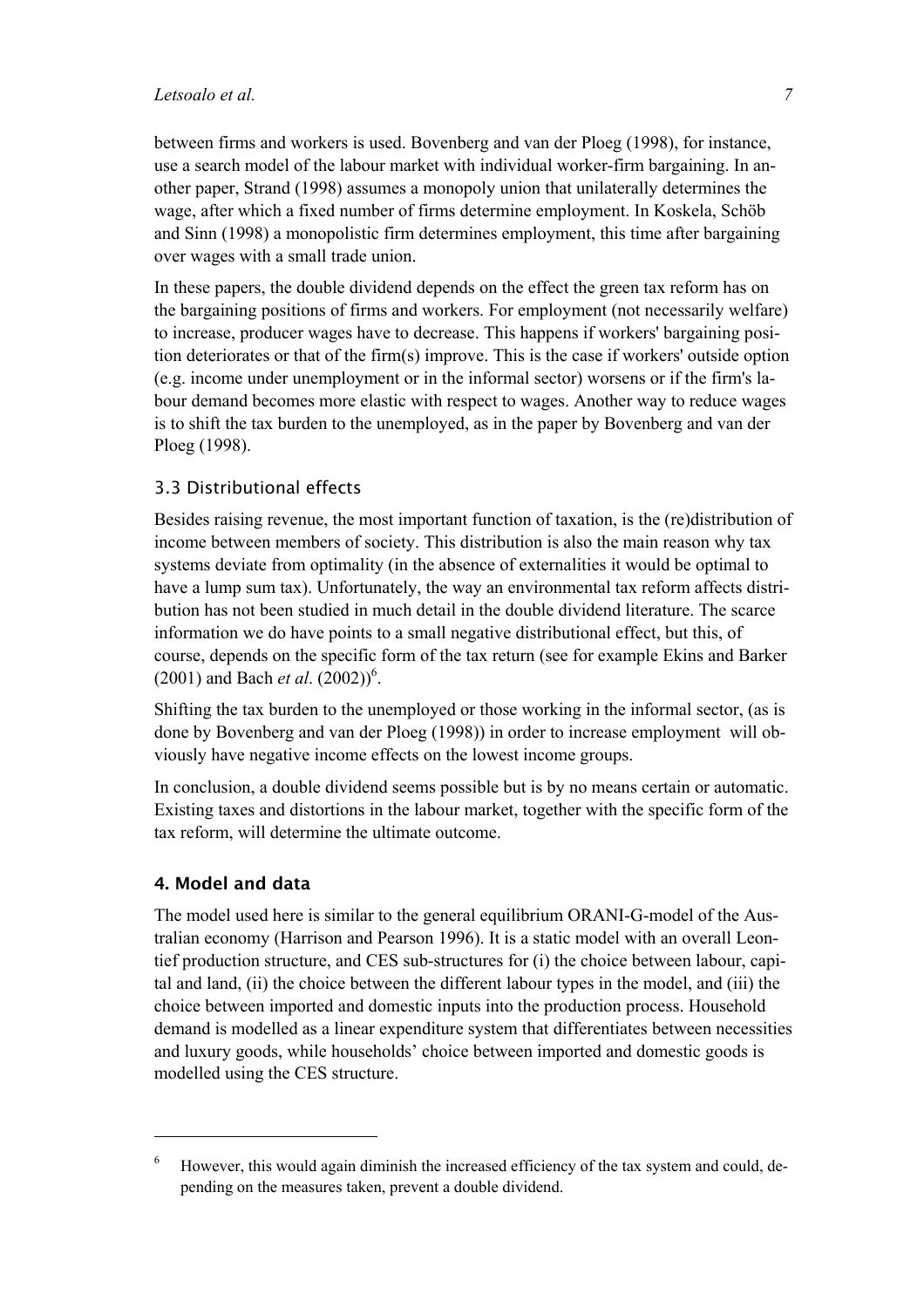<span id="page-9-0"></span>The model is based on the official 1998 social accounting matrix (SAM) of South Africa, published by StatsSA (SSA 2001). This SAM divides households into 12 income and 4 ethnic groups, and distinguishes 27 sectors. For the purpose of this study, the energy and water intensive sectors are further split into 39 sectors. The elasticities used for the CES functions in the model have been taken from De Wet (2003). The model's closure rules reflect a short-run time horizon. The capital stock is assumed to be fixed, while the rate of return on capital is allowed to change. Labour supply is modelled in the typical ORANI way, by assuming fixed real wages in the short run, implying perfectly elastic labour supply. The supply of land is also assumed to be inelastic.

With reference to macroeconomic variables, it is assumed that aggregate investment, government consumption and inventories are exogenous, while consumption and the trade balance are endogenous. This specification gives us an insight into the effect of the suggested policies on South Africa's consumption and competitiveness. All technological change variables and all tax rates are exogenous to the model. Finally, the nominal exchange rate is set to be the numeraire in each of the simulations.

#### 4.1 Model

 $\overline{a}$ 

The water supply and use accounts of the CSIR (2001) were used to create a vector of "Taxable water" for each industry in the SAM, as well as a vector of "Extra water charges" that may be paid according to volumes of water used. The former is a vector of water volumes which includes all taxable water (namely, water extracted from underground or rivers, or water received from the formal water sector). In addition to the standard model, variables are also defined for taxable water used, and extra water charges, so as to calculate changes in total revenue raised, and changes in water demand.

The core water equation added to the UPGEM model is as follows: 'Revenue raised is equal to the tax rate per volume times the volume of water  $(X)$  or:

$$
R = T.X
$$
 (1)

UPGEM operates in percentage or absolute change form, and not in absolute levels. From equation (1) stated above, the change in revenue (dR) is approximately equal to the tax rate  $(T)$  times the change in the base  $(dX)$  plus the base  $(X)$  times the change in the rate (dT):

$$
dR = T.dX + X.dT
$$
\n
$$
= T.X.x/100+X.dT
$$
\n
$$
= R.x/100+X.dT
$$
\n(2b)

This is with x the percentage change in  $X^7$ . Equation (2b) is used in the model to calculate the absolute changes in revenue caused by charges on water consumption for all industries. The changes in the tax rates are exogenous, and shocked according to various scenarios outlined below. All the other variables are entered into, or calculated by, the model. Note that variable x is the percentage change in water consumption by industries,

<span id="page-9-1"></span><sup>&</sup>lt;sup>7</sup> If x is the percentage change in X, then we know  $x = 100*dX/X$ , so that  $dX = x.X/100$ .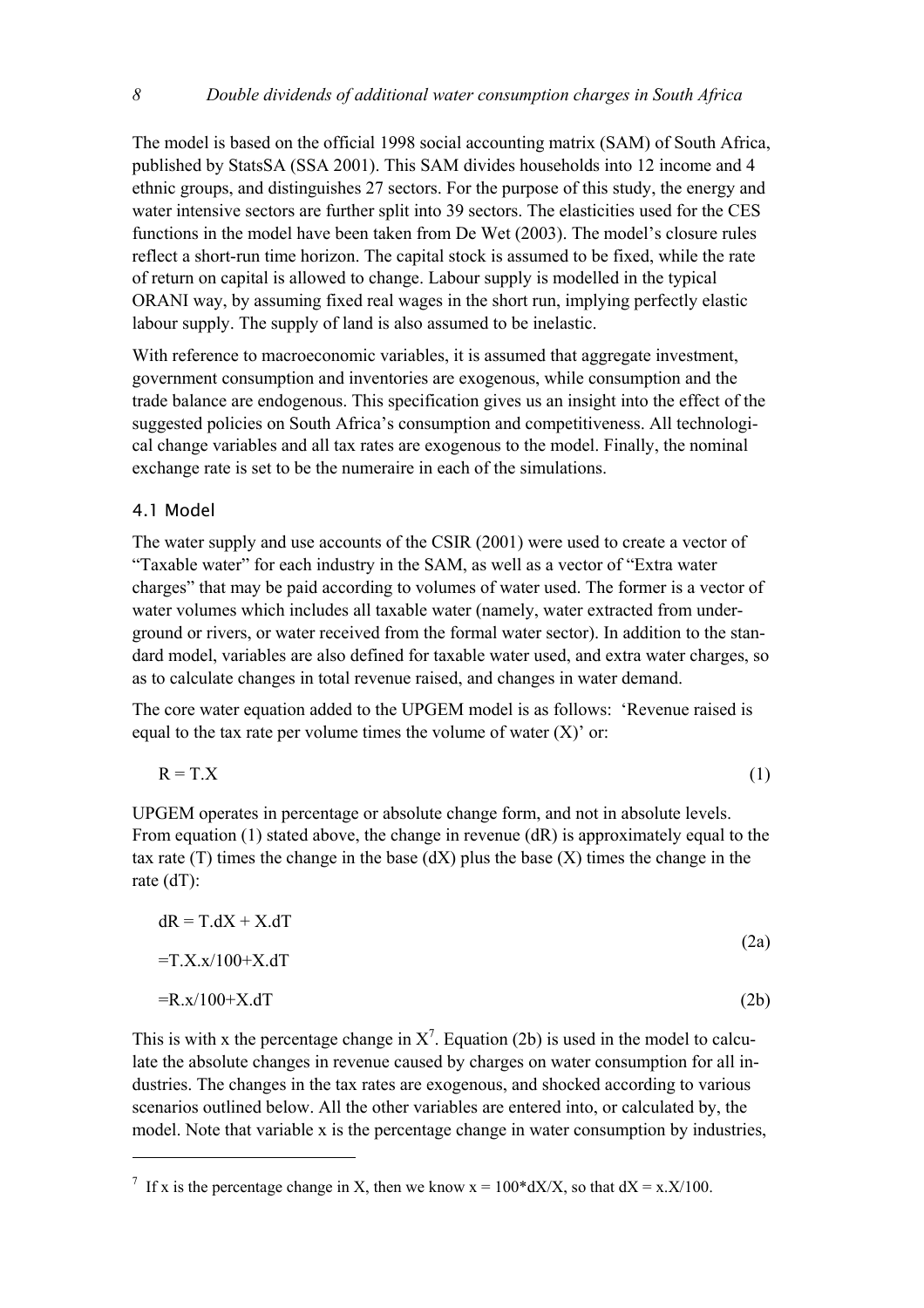<span id="page-10-0"></span>and it is an endogenous variable, that is, calculated by the model. We expect that an additional charge on water will lead to a decrease in water consumption. Total revenue from the extra water charges are added to total government revenue.

# 4.2 Water scenarios

As mentioned in Section 2, this study has adopted the 'full economic value of all the water' pricing strategy. The following scenarios were run by the UPGEM model to try and adhere to the suggestions proposed by water authorities and experts:

1. A surcharge of 10c per  $m<sup>3</sup>$  water used by forestry, irrigated agriculture & all mining industries;

On the recycling side two simulations were performed:

- 2. A decrease of 0.0007 in the overall level of direct taxation on capital and labour; and
- 3. A decrease in the overall level of sales tax on final consumption.

No unambiguous improvement in consumption levels of any race groups in the poorest three household groups was found in any one of the scenarios. We therefore had to refine the scenarios further. Instead of placing a surcharge on all irrigated agriculture, irrigated agriculture was split into 'field crops' and 'horticulture', and the results reported separately. The irrigated agriculture in the SAM was split using input-output tables supplied by Connningarth Consultants Consulting Economists for 1996 for South Africa. Mining was also split into three components – 'gold', 'coal', and 'other mining' – and results are reported separately as well.

#### 4.3 Simulation results

#### *Environmental effects*

The first of a 'double' or 'triple dividend' is the environmental dividend reaped. Triple dividend can simply be thought of as: environment dividend plus efficiency dividend (GDP) plus poverty dividend. The welfare change is split up into changes due to environment, profits and employment. Table 2 below illustrates that all the simulations do yield the first dividend, whether the revenue collected is recycled through a direct or indirect tax break. The first dividend here is a net decrease in the amount of water consumed per unit of real government revenue. An additional charge on water consumption always leads to a decrease in water demand. All that is needed for the environmental dividend to occur is that the increase in water consumption that results from a direct or indirect tax break is less than the decrease due to the water charge. The model results as shown in Table 2 indicate that this is expected to be the case.

The water charge increases the price of water and directly affects the amount of water consumed. The model predicts that the water charge will lead to a decline in water consumption in the forestry and irrigated agriculture sectors by 32 per cent and 6 per cent respectively. Water consumption by the mining sector will decrease by only 3 per cent. The decrease in water consumption as a result of the water charge is greater than the increase in water consumption because of tax breaks, thereby yielding the environmental dividend. However, a tax break affects all commodities, not only water. Consumers will use the extra income to demand more of all commodities, including water. However, wa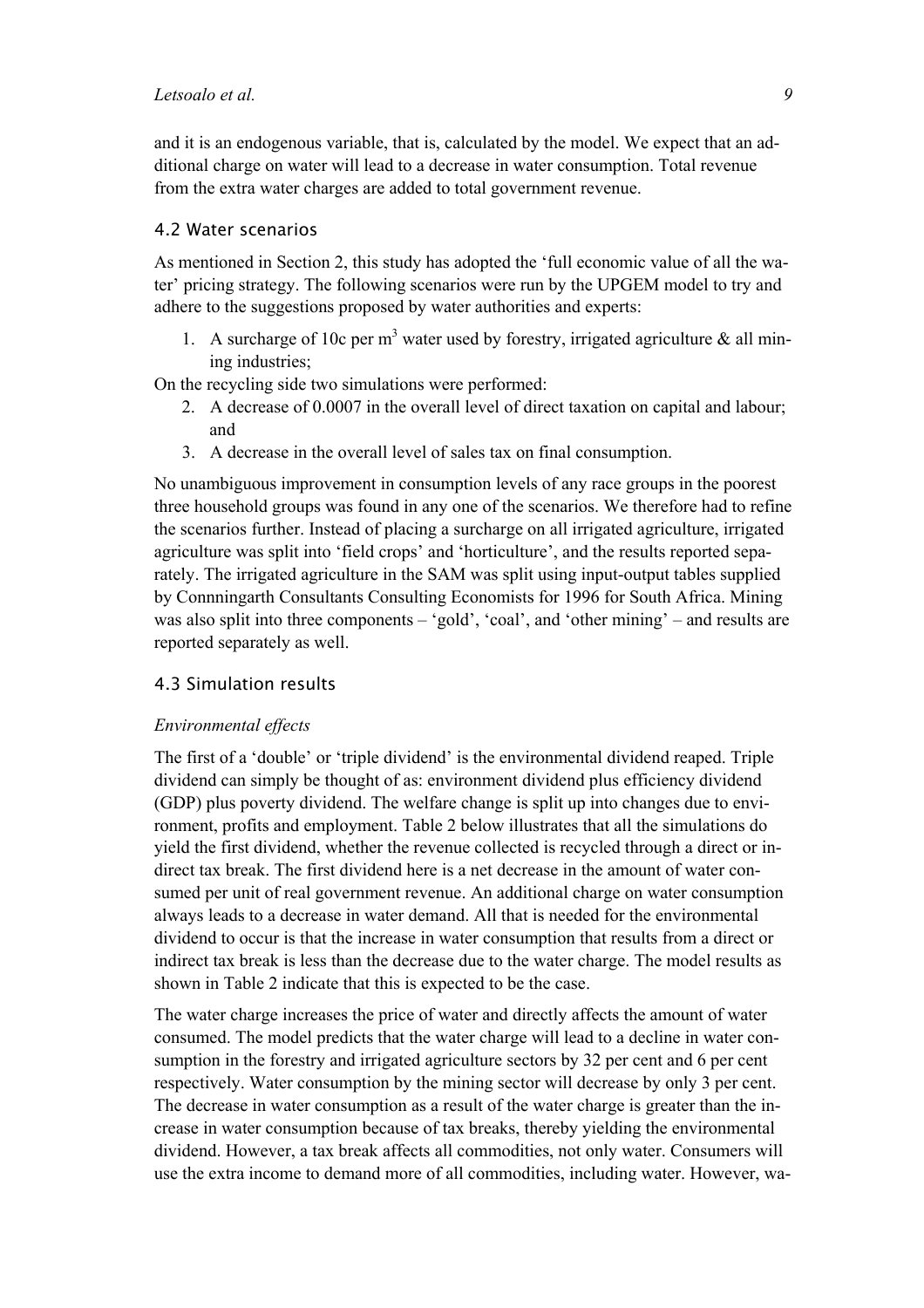ter is a necessity, and the demand for it will increase very little, as the results in table show.

|                                 | Recycling of reve-  | Direct tax | Indirect tax |
|---------------------------------|---------------------|------------|--------------|
|                                 | nue                 | break      | break        |
| Water charge                    | Change in water use | 0.0007     | 0.0009       |
| Charge on Forestry              | 0.316               | ✔          | ✔            |
| Charge on Mining                | 0.026               | ✔          | ✔            |
| Gold                            | 0.028               | ✔          | ✔            |
| Coal                            | 0.026               | ✔          | ✔            |
| Other                           | 0.025               | ✔          | ✔            |
| Charge on irrigated agriculture | 0.055               | ✔          | ✔            |
| Field crops                     | 0.066               | ✔          | ✔            |
| Horticulture                    | 0.033               |            |              |
|                                 |                     |            |              |

*Table 2 Effects of various charges on percentage change in water consumption (per unit of government revenue).* 

Source: model results.

#### *Economic effects*

The second dividend is the effect on the total economy, and is determined using the concept of marginal excess burden. The marginal excess burden (MEB) was defined above as 'the loss of overall production efficiency due to taxation' and is defined here in model terms as:

MEB = change in real GDP divided by the change in real government revenue

The MEB's for all eight water charge policy measures, as well as the two recycling measures, are given (and compared) in Table 3. A double dividend is indicated by a  $\vee$  in the table. This occurs when the increase in real GDP per unit of real government revenue lost as a result of a tax break (recycling policy) is larger than the decrease in real GDP per unit of real government revenue collected from a new water charge.

A charge on water consumed by the mining industry is expected to lead to a decrease in real GDP by 54.8 cents per Rand of real government revenue collected from the tax, while recycling via either a direct or indirect tax break led to a GDP increase by 59.1 and 72.5 cents per Rand of real government revenue forsaken by the Government respectively. This suggests that a net gain to the economy can be expected. However, if only gold mining is charged, it will not render a double dividend, and neither if only applied to coal mining, if the direct tax break is the method of recycling. Other mining industries offer quite a different result in that GDP only decreases by 25 cents per Rand with the extra water charge. An additional charge on water consumption by irrigated agriculture renders double dividends, whether the tax is levied on field crops only, or horticultural crops only, or on both. The damage done in terms of MEB is smaller with field crops than horticulture. However, additional water consumed by forestry does not yield a double dividend.

The percentage change in total employment per unit of real government revenue collected was also calculated, and the ticks and crosses follow exactly the same pattern as in Table 3 above. That is, employment and GDP per unit of real government revenue are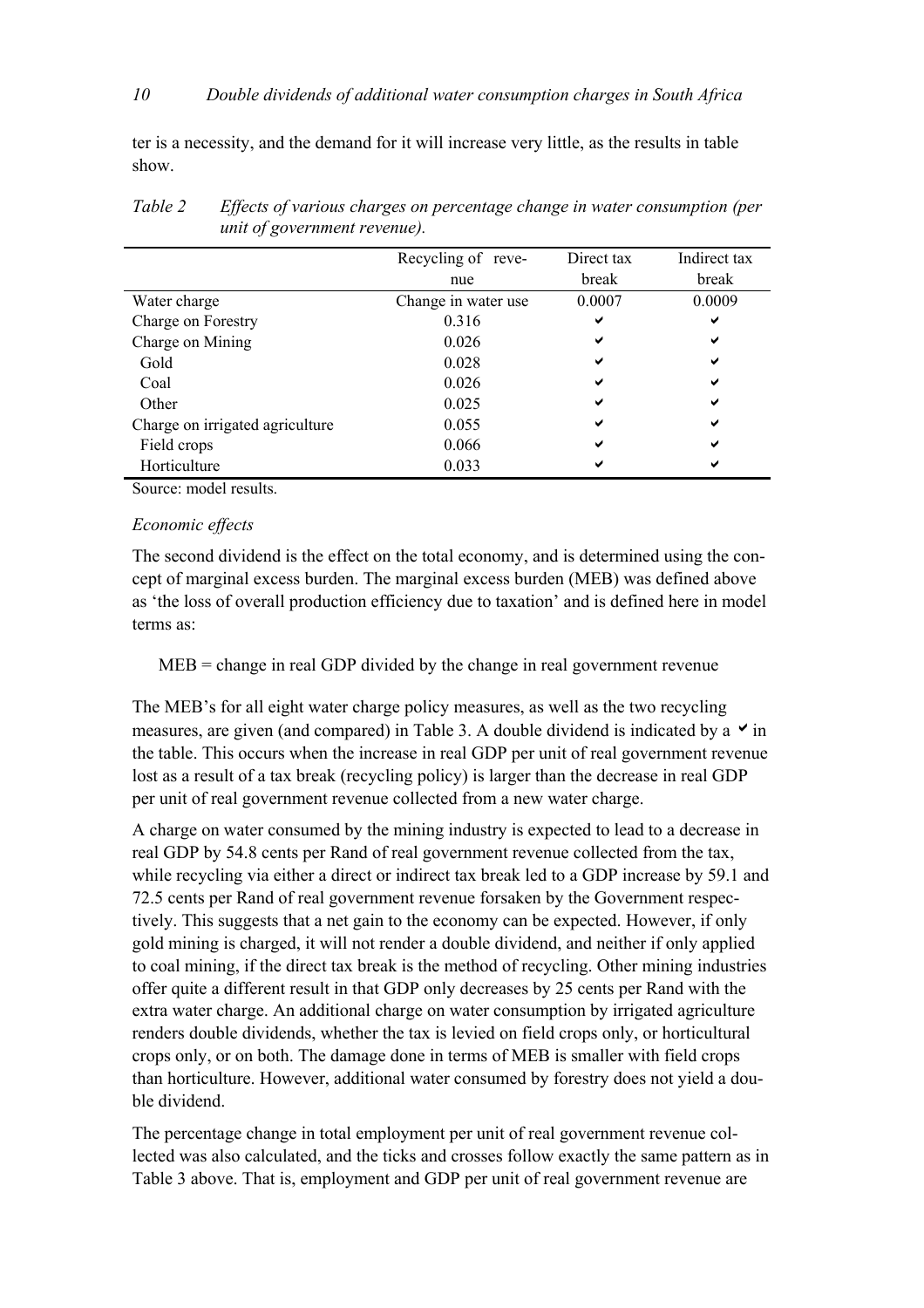closely related to each other. The explanation is simply that the total production function in the model has Leontief and CES characteristics, in terms of intermediate and primary inputs, so that GDP and employment will always move in the same direction as a result of an exogenous shock.

|                              | Recycling of reve- | Direct tax break | Indirect tax |
|------------------------------|--------------------|------------------|--------------|
|                              | nue                |                  | break        |
| Water use charge             | MEB/Employment     | 0.591            | 0.725        |
| Charge on Forestry           | 0.828              | x                | ×            |
| Charge on Mining             | 0.548              | ✔                | ✔            |
| Gold                         | 0.965              | x                | ×            |
| Coal                         | 0.659              | x                | ✔            |
| Other mining                 | 0.249              | ✔                | ✔            |
| Charge irrigated agriculture | 0.374              | ✔                | ✔            |
| Field crops                  | 0.340              | ✔                | ✔            |
| Horticulture                 | 0.444              | ✔                | ✔            |

*Table 3 Effects of various taxes on change in real GDP (per unit of government revenue (MEB)).*

#### *Poverty effects*

The criterion used to measure an improvement in poverty levels is the percentage change in total real consumption of the three poorest household groups in the economy, by race. The model has eleven household groups and four race groups and it calculated consumption for each group by commodity, as well as total consumption. The results of total consumption for the poorest household group is given in Table 4. This table is, in fact, representative of all the three poorest groups as the results for all these groups are similar.

It is clear from Table 4 that some policy combinations deliver a net improvement for one race group while having a detrimental effect on another. The only water charge that could be recycled in a way that would benefit all four race groups within the poorest groups of households, is a tax on water consumption by mining industries other than gold and coal. The table shows why the initial three scenarios proposed by policymakers (scenarios 1, 2 and 3 in the Table, as discussed in Section 4.2) are not sufficient to solve the water problem in South Africa: each one of them would harm at least one of the poorest household categories. Therefore scenarios 2a, 2b, 2c, 3a and 3b were added. For example, if all mining industries' water consumption is taxed, poor Africans would be worse off. The model reveals that a better policy would be to only tax water consumption by "other" mining industries excluding coal and gold.

With regard to irrigated agriculture, it makes sense to differentiate between water charges for field crops and for horticultural crops separately. The model shows that a tax on irrigated horticultural crops has a more severe influence on the consumption of the poorest groups, in that at least one group is made worse off through this tax .On the other hand, with irrigated field crops, at most one group is made worse off.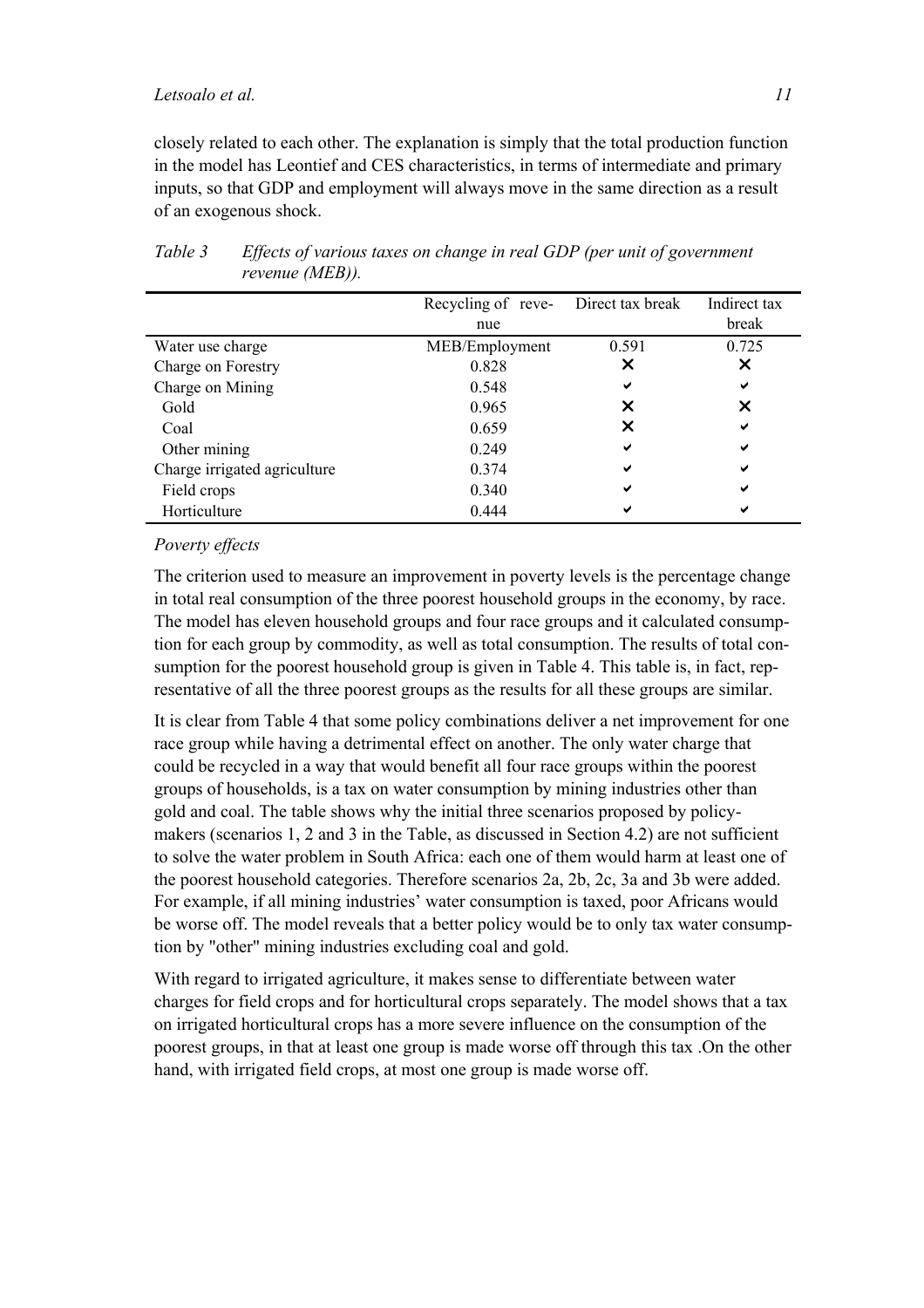| % change in real household con-    | Recycling of revenue | Direct tax                | Indirect tax              |
|------------------------------------|----------------------|---------------------------|---------------------------|
| sumption per R1b change in real    |                      | break                     | break                     |
| government income                  |                      |                           |                           |
| Water charge                       | Cons/R               | 0.122a                    | 0.150a                    |
|                                    | Poorest households   | 0.115c                    | 0.139c                    |
|                                    |                      | 0.142 i                   | 0.168 i                   |
|                                    |                      | 0.128 w                   | 0.152 w                   |
| 1. Charge on forestry              | 0.403a               | $\pmb{\times}$            | $\pmb{\times}$            |
|                                    | 0.243c               | $\boldsymbol{\mathsf{x}}$ | $\boldsymbol{\mathsf{x}}$ |
|                                    | 0.111i               | ✔                         | ✓                         |
|                                    | 0.268 w              | $\boldsymbol{\mathsf{x}}$ | $\boldsymbol{\mathsf{x}}$ |
| 2. Charge on mining                | 0.234a               | ×                         | $\times$                  |
|                                    | 0.036c               | V                         | ✓                         |
|                                    | 0.025 i              | ✓                         | ✓                         |
|                                    | 0.092 w              | ✓                         | ✓                         |
| 2a. Gold                           | 0.439a               | $\pmb{\times}$            | X                         |
|                                    | 0.025c               | ✓                         | ✓                         |
|                                    | 0.021i               | ✔                         | ✓                         |
|                                    | 0.074w               | ✓                         | ✓                         |
| 2b. Coal                           | 0.211a               | ×                         | ×                         |
|                                    | 0.041c               | ✔                         | ✓                         |
|                                    | 0.076i               | ✓                         | ✓                         |
|                                    | 0.198w               | $\boldsymbol{\mathsf{x}}$ | $\overline{\mathsf{x}}$   |
| 2c. Other mining                   | 0.079a               | ✔                         | ✔                         |
|                                    | 0.037c               |                           | ✓                         |
|                                    | 0.015i               |                           | ✓                         |
|                                    | 0.056w               |                           |                           |
| 3. Charge on irrigated agriculture | 0.111a               |                           | ✓                         |
|                                    | 0.146c               | X                         | ×                         |
|                                    | 0.032 i              | ✔                         | ✔                         |
|                                    | 0.051 w              | V                         | U                         |
| 3a. Field crops                    | 0.122a               | $\theta$                  | ✓                         |
|                                    | 0.162c               | ×                         | X                         |
|                                    | 0.071i               | ✔                         | ✓                         |
|                                    | 0.073w               | $\checkmark$              | V                         |
| 3b. Horticulture                   | 0.148a               | ×                         | $\boldsymbol{0}$          |
|                                    | 0.210c               | X                         | ×                         |
|                                    | 0.032i               |                           | $\checkmark$              |
|                                    |                      |                           |                           |
|                                    | 0.059w               |                           |                           |

<span id="page-13-0"></span>*Table 4 Effects of various taxes on percentage change in real consumption per unit of government revenue – poorest group (H01).* 

Note: Race groups: a – African; c – Coloureds; i – Indians and w – Whites .

# **5. Discussion of results**

Extra water charges on forestry are detrimental to three of the four race groups in the poorest household group, including Africans who comprise close to 90 per cent of this group. The eight key commodities that Africans spend most of their income on are – in order of importance - food, petroleum, real estate, textiles, electricity, transport services, and other manufacturing and agricultural goods.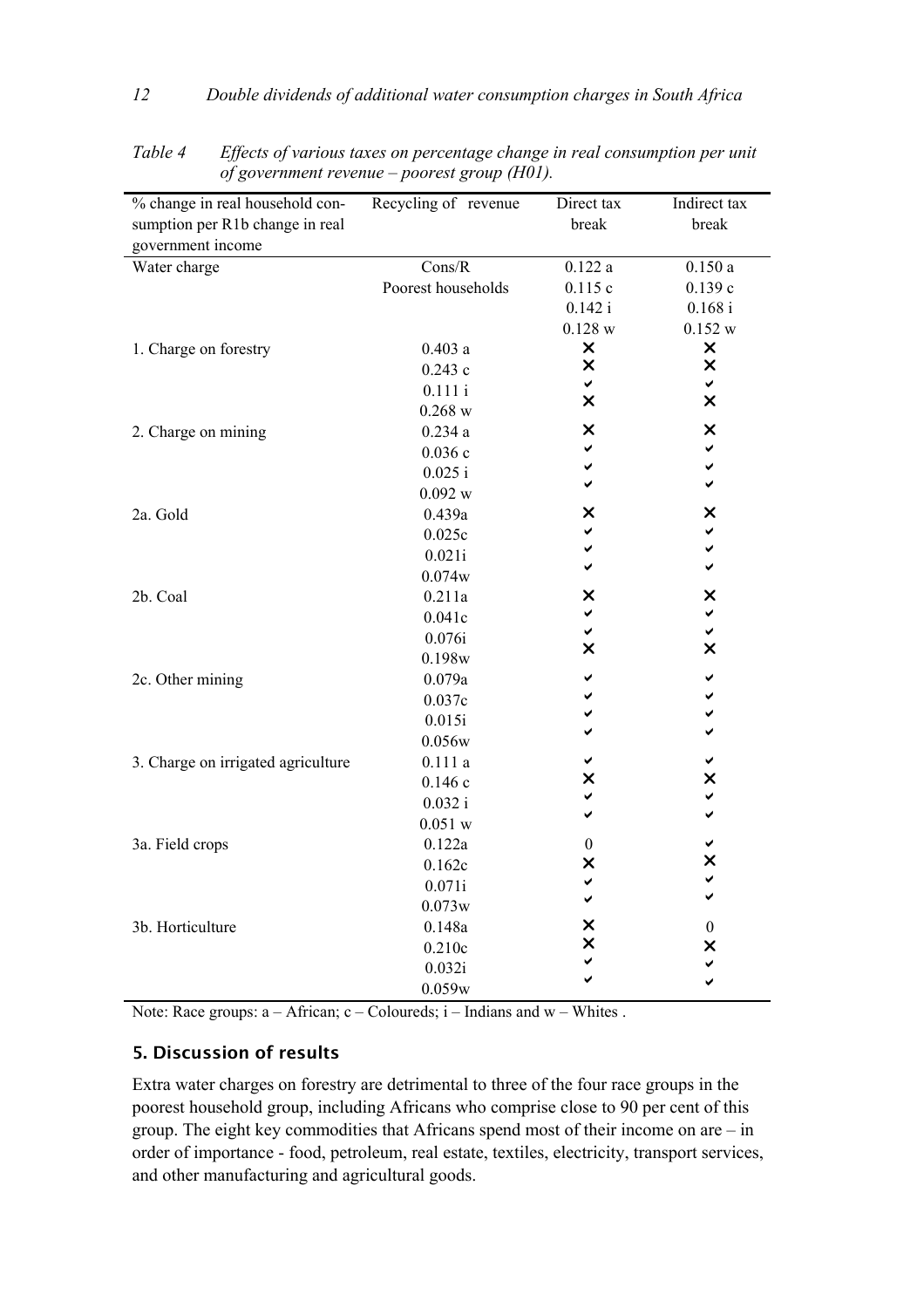The direct impact of extra water charges on forestry is, firstly, an increase in the cost of the forestry industry and hence its prices, and secondly on wood, paper and pulp, which is part of other manufacturing. The agricultural sector is the largest intermediate supplier to the food industry, and food is the most important commodity for all households – rich and poor. 'Other manufacturing' is also high on poor consumers' priority list, and these two channels turn out to be significant in having a detrimental effect on the poor.

Extra water charges for mining do not have a direct effect on households in the same way that water charges for forestry and irrigated agriculture do. Households do buy some coal, but no gold or other mining goods, so that there are no direct effects on households from the latter two industries. They influence consumers through the downstream effects on industries who buy the outputs of the mining industries.

The effect from the mining industry as a whole comes mostly from more expensive coal, through two obvious channels. African households consume coal directly, and they consume electricity, of which coal is the most important intermediate input. The gold mining industry has indirect effects only: it sells gold to 'other manufacturing', which is a key commodity for households. Three of its most important suppliers of intermediate goods are petroleum, electricity and 'other manufacturing' – all three key commodities for the poor.

The results that appear in Table 4 also take the recycling of revenues into consideration, and the effects described above should be compared to the increases in consumption of various commodities due to recycling. In general, the recycling benefits all industries, while the environmental taxes harm a few industries severely, and affect others marginally. The recycling of revenues allows consumers to have more of all commodities, and hence also more of the key commodities which they consume the most. The default net outcome of the combined policy options – water charges and recycling – should therefore be beneficial to the consumers, unless the environmental effects are focused on a few key commodities, and outweigh the recycling effects. The extra water charges on 'other mining' are a case in point. There are few negative effects on consumers since they do not buy 'other mining' commodities. The most important indirect effects are on petroleum, basic iron and steel, and construction, of which only the first is important for consumers. Hence the results demonstrate positive net effects on consumption by the poor.

Extra water charges on irrigated agriculture directly increase the cost of field and horticultural production. Field and horticultural products comprise a large proportion of agricultural commodities, and an increase in their prices directly affects the prices of industries buying them as intermediate inputs. The greatest demand for agricultural goods comes from food, 'other manufacturing', petroleum and textiles, all important to poor households. However, recycling via either a direct or indirect tax break outweighs the negative effects of the tax on irrigated agriculture.

Two features of the effect of the water charge on irrigated agriculture (recycled) are difficult to explain: (i) the only group that is not made better off is the Coloureds, and (ii) a water charge on horticulture seems to have more negative effects than a water charge on field crops. Coloureds consume roughly the same key commodities as Africans, but the order of importance of commodities differs. For Coloureds, real estate and electricity have higher priority in their consumption preferences. Both of these have high interme-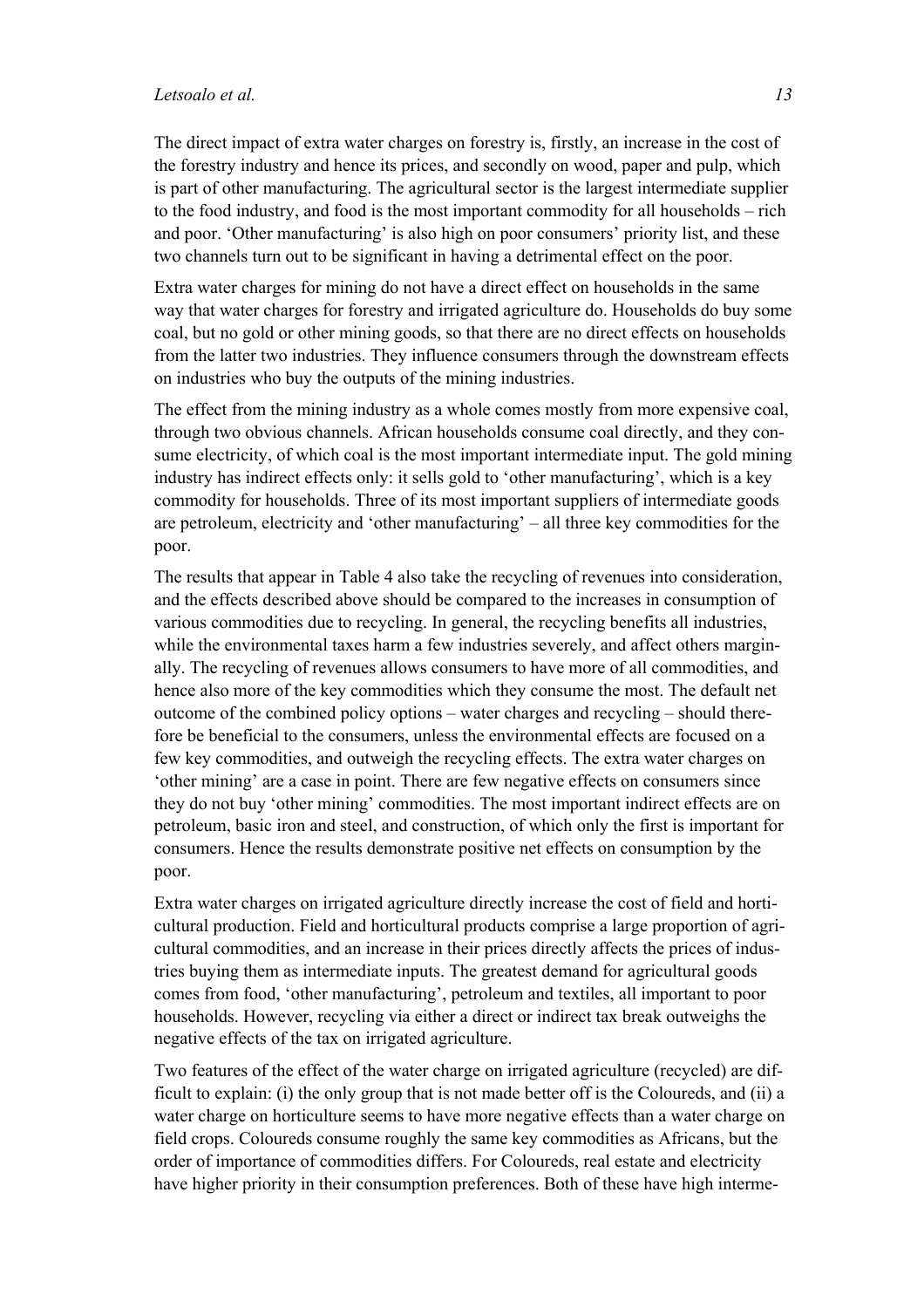diate inputs of petroleum in their production processes, and petroleum is affected negatively by an increase in agricultural prices.

The good news is that with a water charge policy that involves irrigated field crops, Africans are made better off, whichever way of recycling used. They comprise more than 89 per cent of total consumption in their six most important commodities, and a very high proportion of all commodities consumed by the poorest groups. The Coloured population group consumes less than 10 per cent of all commodities in the poorest group and is the only group to be harmed by a tax on irrigated field crops.

It is interesting to compare the above results with those for the richest group of households, presented in Table 5. A charge on water consumed by 'other mining' industries still improves real consumption levels, as with the poorest groups. Moreover, a general tax on all irrigated agriculture also benefits this richest group, whether the revenue is recycled through a direct or indirect tax break. However, if a water charge is applied to field and horticultural crops separately, it becomes apparent that the benefits accruing to the rich group would come from the field crops. If a water charge is only applied to horticulture, two race groups within the rich group will become worse off.

All the simulation results are summarised in Table 6. The first tick in each cell shows the first dividend: the environmental effects are positive in all cases. The second tick or cross shows whether a double dividend has been achieved with the combination of policies, while the third tick or cross shows a triple dividend. Notice that the last crosses vary in size: the larger the cross, the more race groups within the poorest household group are harmed by the specific policy option. For example, a small cross in the third column implies that the policy option is fairly good, but not perfect. There are a number of policy combinations that render double dividends, but we are interested in poverty reduction with environmental management, and this triple dividend is only obtained when a tax on 'other mining' is combined with either one of the recycling methods. However, recycling the revenues of extra water charges on irrigated field crops benefits more than 90 per cent of all poor households, and should also be taken into consideration as a viable policy option.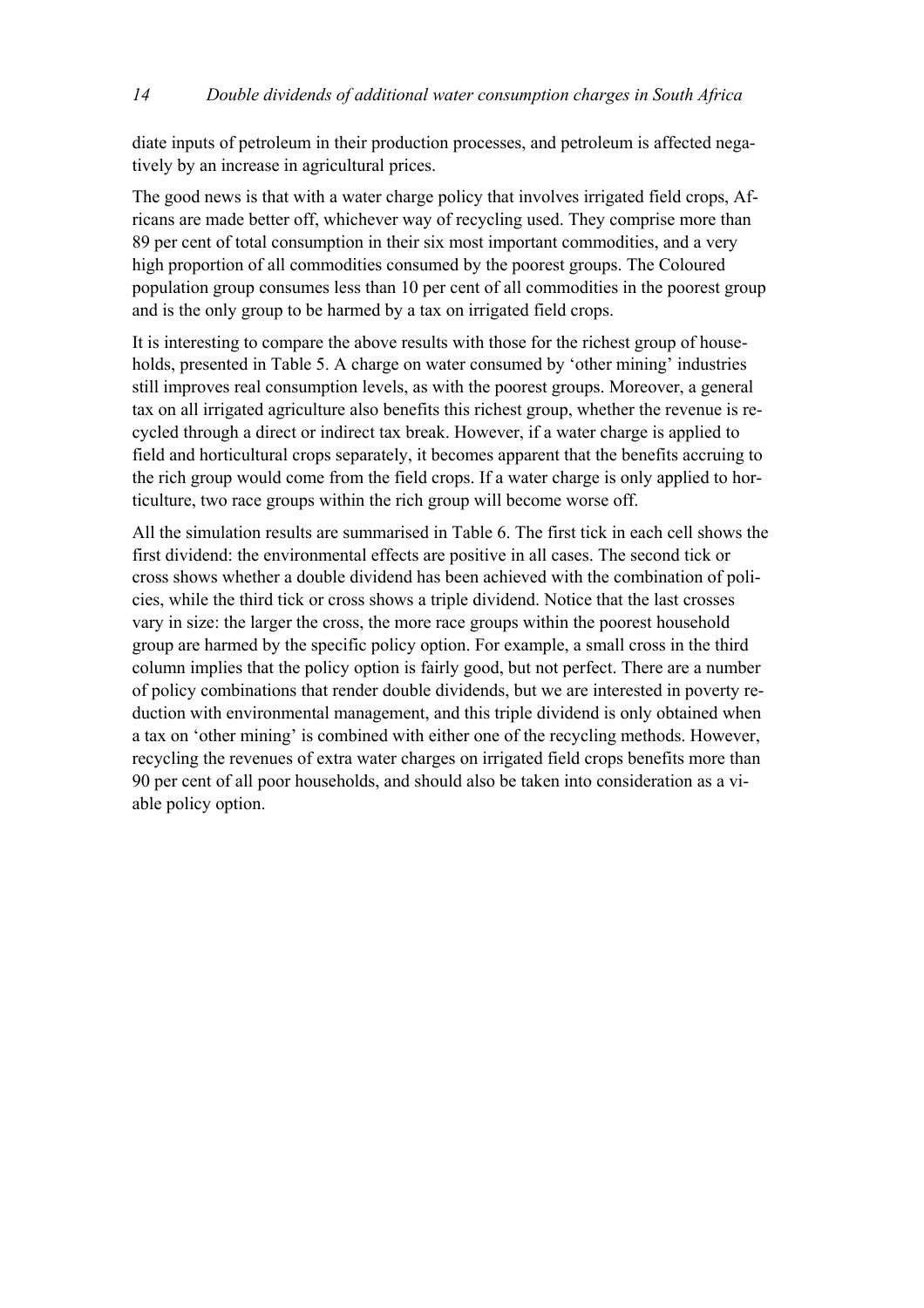|                  | % change in real household con- | $\boldsymbol{0}$   | 5          | 6                  |
|------------------|---------------------------------|--------------------|------------|--------------------|
|                  | sumption per R1b change in real | Recycling of reve- | Direct tax | Indirect tax break |
|                  | government income               | nue                | break      |                    |
| $\boldsymbol{0}$ | Water charge                    | Cons/R             | 0.134a     | 0.175a             |
|                  |                                 | H12                | 0.142c     | 0.183c             |
|                  |                                 |                    | 0.163 i    | 0.204 i            |
|                  |                                 |                    | 0.126 w    | 0.158 w            |
| $\mathbf{1}$     | Charge on forestry              | 0.403a             | ×          | $\pmb{\times}$     |
|                  |                                 | 0.243c             | ×          | $\pmb{\times}$     |
|                  |                                 | 0.111i             | ✔          | ✔                  |
|                  |                                 | 0.268 w            | ×          | ×                  |
| $\overline{2}$   | Charge on mining                | 0.234a             | ×          | ×                  |
|                  |                                 | 0.036c             | ✔          | ✔                  |
|                  |                                 | 0.025 i            | ✔          | ✔                  |
|                  |                                 | 0.092 w            |            |                    |
| 2a               | Gold                            | 0.467a             | ×          | ×                  |
|                  |                                 | 0.027c             | ✔          | ✔                  |
|                  |                                 | 0.026i             | ✓          | ✔                  |
|                  |                                 | 0.134w             | ×          | ✓                  |
| 2 <sub>b</sub>   | Coal                            | 0.192a             | ×          | ×                  |
|                  |                                 | 0.038c             | ✔          | ✓                  |
|                  |                                 | 0.077i             | ✓          | ✔                  |
|                  |                                 | 0.157w             | ×          |                    |
| 2c               | Other                           | 0.078a             | ✔          |                    |
|                  |                                 | 0.041c             |            |                    |
|                  |                                 | 0.019i             | ✓          |                    |
|                  |                                 | 0.055w             | ✔          |                    |
| 3                | Charge on irrigated agri-       | 0.111a             | ✔          |                    |
|                  | culture                         | 0.146c             | X          |                    |
|                  |                                 | 0.032 i            | ✓          |                    |
|                  |                                 | 0.051 w            |            |                    |
| 3a               | Field                           | 0.081a             |            |                    |
|                  |                                 | 0.123c             |            |                    |
|                  |                                 | 0.035i             |            |                    |
|                  |                                 | 0.034w             | ✔          |                    |
| 3 <sub>b</sub>   | Horticulture                    | 0.175a             | ×          | ×                  |
|                  |                                 | 0.193c             | X          | X                  |
|                  |                                 | 0.025i             | ✔          |                    |
|                  |                                 |                    |            |                    |
|                  |                                 | 0.086w             |            |                    |

*Table 5 Effects of various taxes on percentage change in real consumption per unit of government revenue – richest group (H12).* 

Note: Race groups:  $a - African$ ;  $c - Coloureds$ ;  $i - Indians$  and  $w - Whites$ .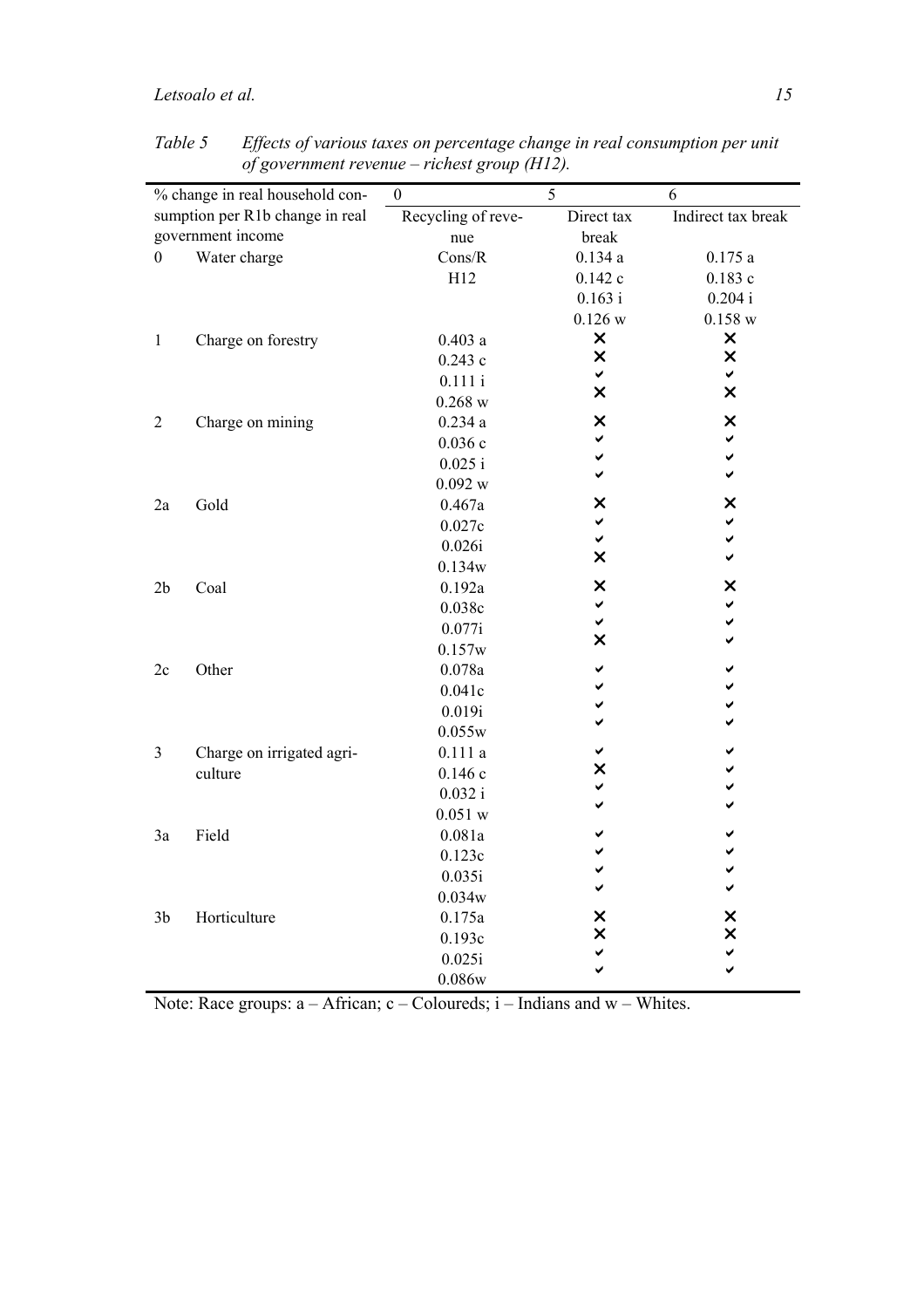| Water charge                 | Direct tax break           | Indirect tax break                     |
|------------------------------|----------------------------|----------------------------------------|
| Charge on Forestry           | $\vee$ XX                  | $\vee$ XX                              |
| Charge on Mining             | $\vee$ $\vee$ $\times$     | $\vee$ $\vee$ $\times$                 |
| Gold mining                  | $\vee$ X X                 | $\vee$ XX                              |
| Coal mining                  | $\times$ $\times$ $\times$ | $\vee$ $\vee$ $\times$                 |
| Other mining                 | $\checkmark$ $\checkmark$  | $\checkmark$ $\checkmark$ $\checkmark$ |
| Charge irrigated agriculture | $\vee$ $\vee$ $\times$     | $\vee$ $\vee$ $\times$                 |
| Field crops                  | $\vee$ $\vee$ $\times$     | $\vee$ $\vee$ $\times$                 |
| Horticultural crops          | $\vee$ $\vee$ $\times$     | $\vee$ $\vee$ $\times$                 |

<span id="page-17-0"></span>*Table 6 Summary of results: Water; MEB (employment); Consumption.* 

#### **6. Conclusions**

The simulation results presented in this paper are satisfactory. The largest water user is irrigated agriculture, and crucially, a tax on water used by this sector would render the desired 'triple dividends' for all four-race groups. It also renders double dividends for all race groups except poor Coloured people who would be made worse off by this policy. However, this group constitutes a small portion of all consumption – less than 10 per cent.

A triple dividend was derived by introducing a water charge on water consumption in the mining sector (other than gold and coal). In conclusion, it seems that an additional water charge on irrigated field crops in conjunction with a water charge on some aspects of the mining sector stand the highest chance of yielding dividends in terms of less water used, least impacts on poverty reduction amongst the poor and least impacts on the economy. A more detailed analysis with more specific charges needs to be carried out to further substantiate this preliminary conclusion.

### **References**

- Bach, S., Kohlhaas, M., Meyer, B., Praetorius, B. & Welsch, H. (2002). The effects of environmental fiscal reform in Germany: a simulation study. *Energy Policy* 30, 803-811.
- Blignaut, J.N. & De Wit, M.P. (2004). *Sustainable Options. Development lessons from applied environmental economics.* Cape Town: UCT Press.
- Bovenberg, A.L. & De Mooij, R.A. (1994). Environmental levies and distortionary taxation. *American Economic Review, 84*, 1085-1089.
- Bovenberg, A.L. & Goulder, L.H. (1997). Costs of environmentally motivated taxes in the presence of other taxes: General equilibrium analyses. *National Tax Journal, 50*, 59-87.
- Bovenberg, A.L & Van der Ploeg, F. (1998). Tax reform, structural unemployment and the environment. *Scandinavian Journal of Economics, 100*, 593-610.
- Briscoe, J. (1996). *Water as an economic good: The idea and what it means in practice*, a paper presented at the World Congress of International Commission on Irrigation and Drainage, Cairo. The World Bank, Washington, D.C.
- Cooper, R., McLaren, K. & Powell, A. (1985). Macroeconomic Closure in Applied General Equilibrium Modelling: Experience from ORANI and Agenda for Further Research, in J. Piggot and J. Whalley (eds), *New Developments in Applied General Equilibrium Analysis.*  New York: Cambridge University Press.
- CSIR (2001). *Water resource accounts for South Africa 1991 –1998*. CSIR Report No: ENV-P-C 2001-050. CSIR Environmentek, Pretoria.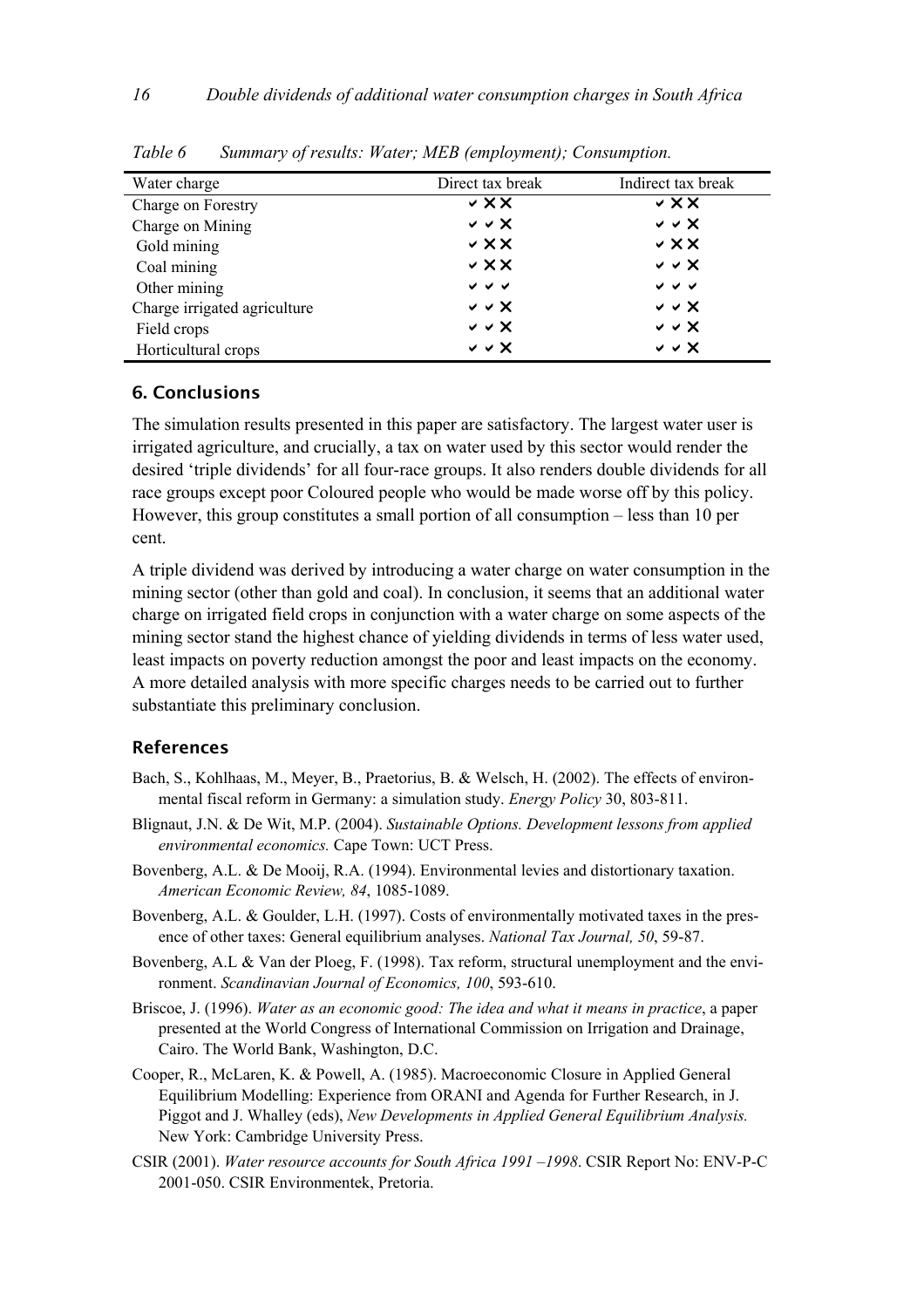- De Mooij, R.A. & Bovenberg, A.L. (1998). Environmental taxes, international capital mobility and inefficient tax systems: Tax burden vs. tax shifting. *International Tax and Public Finance, 5*, 7-39.
- De Wet, T.J. (2003). *The effect of a tax on coal in South Africa: A CGE analysis,* Ph.D. Thesis, University of Pretoria,<http://upetd.up.ac.za/thesis/available/etd-06302004-143319>
- Department of Water Affairs and Forestry (2002). *National water resource strategy*, *first edition*. Pretoria: DWAF.
- Dinar, A. & Zilberman, D. (1991). The economics of resource-conservation, pollution-reduction technology selection: The case of irrigation water. *Resources and Energy*, *13* , 323-48.
- Dixon, P.B., Parmenter, B.R. & Rimmer R.J. (1986). ORANI Projections of the Short-run Effects of a 50 Per Cent Across-the-Board Cut in Protection Using Alternative Data Bases. in J. Whalley and T.N. Srinivasan (Eds), *General Equilibrium Trade Policy Modelling,* Cambridge. Mass.: MIT Press, pp. 33-60.
- Dixon, P.B., Parmenter, B.R., Ryland, G.J. & Sutton, J.M. (1977). *ORANI, A General Equilibrium Model of the Australian Economy: Current Specification and Illustrations of Use for Policy Analysis*−First Progress Report of the IMPACT Project. Canberra: Australian Government Publishing Service.
- Dixon, P.B., Parmenter, B.R., Sutton, M. & Vincent, D.P. (1982). O*RANI: A Multisectoral Model of the Australian Economy.* Amsterdam: North-Holland.
- Doss, M. & Milne, G. (2001). Water as an economic good: an approach to the Egyptian economy. Internet: [www.ictp.trieste.it/~eee/files/Doss.pdf](http://www.ictp.trieste.it/~eee/files/Doss.pdf), *Economic Journal, 101*, 938–948.
- Ekins, P. & Barker, T. (2001). Carbon taxes and carbon emissions trading. *Journal of Economic Surveys, 15*, 325-376.
- Goulder, L.H. (1994). *Environmental taxation and the 'double dividend*': *A reader's guide.* NBER working papers [w4896].
- Goulder, L.H. (1995). Effects of carbon taxes in an economy with prior tax distortions: an intertemporal general equilibrium analysis. *Journal of Environmental Economics and Management, 29*, 271-297.
- Goulder, L.H., Parry, I.W.H. & Burtraw, D. (1997). Revenue-raising versus other approaches to environmental protection: the critical significance of preexisting tax distortions*. The RAND Journal of Economics, 28*, 708-731.
- Harrison, W.J. & K.R (1996). Pearson, Computing solutions for large general equilibrium models using Gempack, *Computational Economics,* 9, pp. 83-127.
- Jorgenson, D.W. & Wilcoxen, P.J. (1993). Reducing US carbon emissions: An econometric general equilibrium assessment. *Resource and Energy Economics, 15*, 7-25.
- King, N.A. (2002). *The value of water in Tshwane*. Unpublished masters dissertation. Pretoria: University of Pretoria.
- King, N.A. (2004). The economic value of water in South Africa. In Blignaut J.N. & de Wit M.P. (Eds) *Sustainable Options. Development lessons from applied environmental and resource economics in South Africa*. Cape Town: UCT Press.
- Koskela, E., Schob, R.,& Sinn H. W. (1998). Pollution, factor taxation and unemployment. *International Tax and Public Finance, 5*, 379-396.
- MacKay, H. (2003).Water policies and practices. In Reed, D. & De Wit, M.P. (Eds) *Towards a just South Africa: The political economy of natural wealth*. Naspers: WWF and CSIR.
- National Treasury (2003). *Market-based instruments to support environmental fiscal reform in South Africa: A discussion document*. Pretoria: National Treasury.